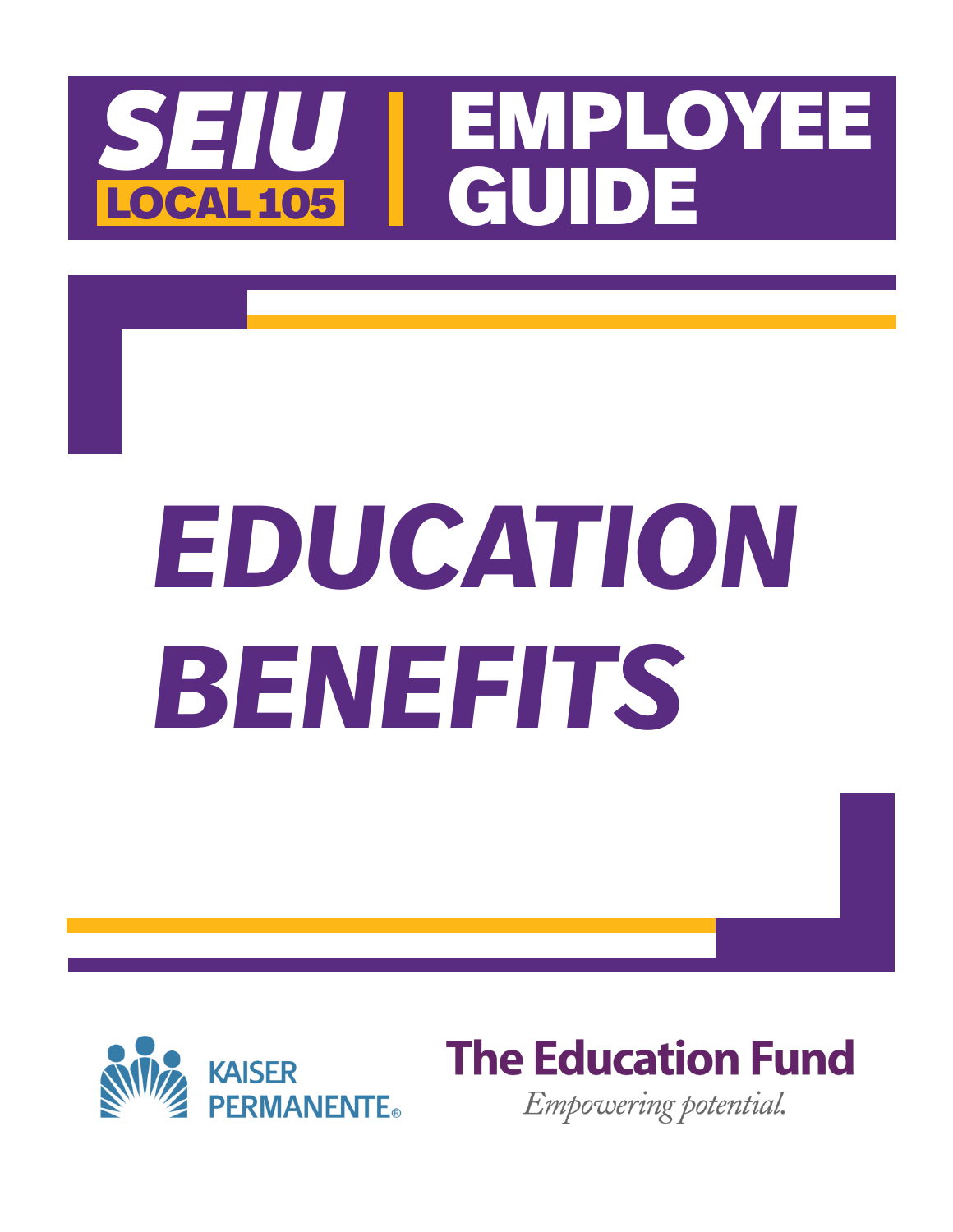## CONTENTS

### **Introduction**

### **Kaiser Permanente Benefits and Resources**

Tuition Reimbursement Program Career Planning Site

### **The Education Fund**

Overview of programs and services

### **SEIU Free College Benefit**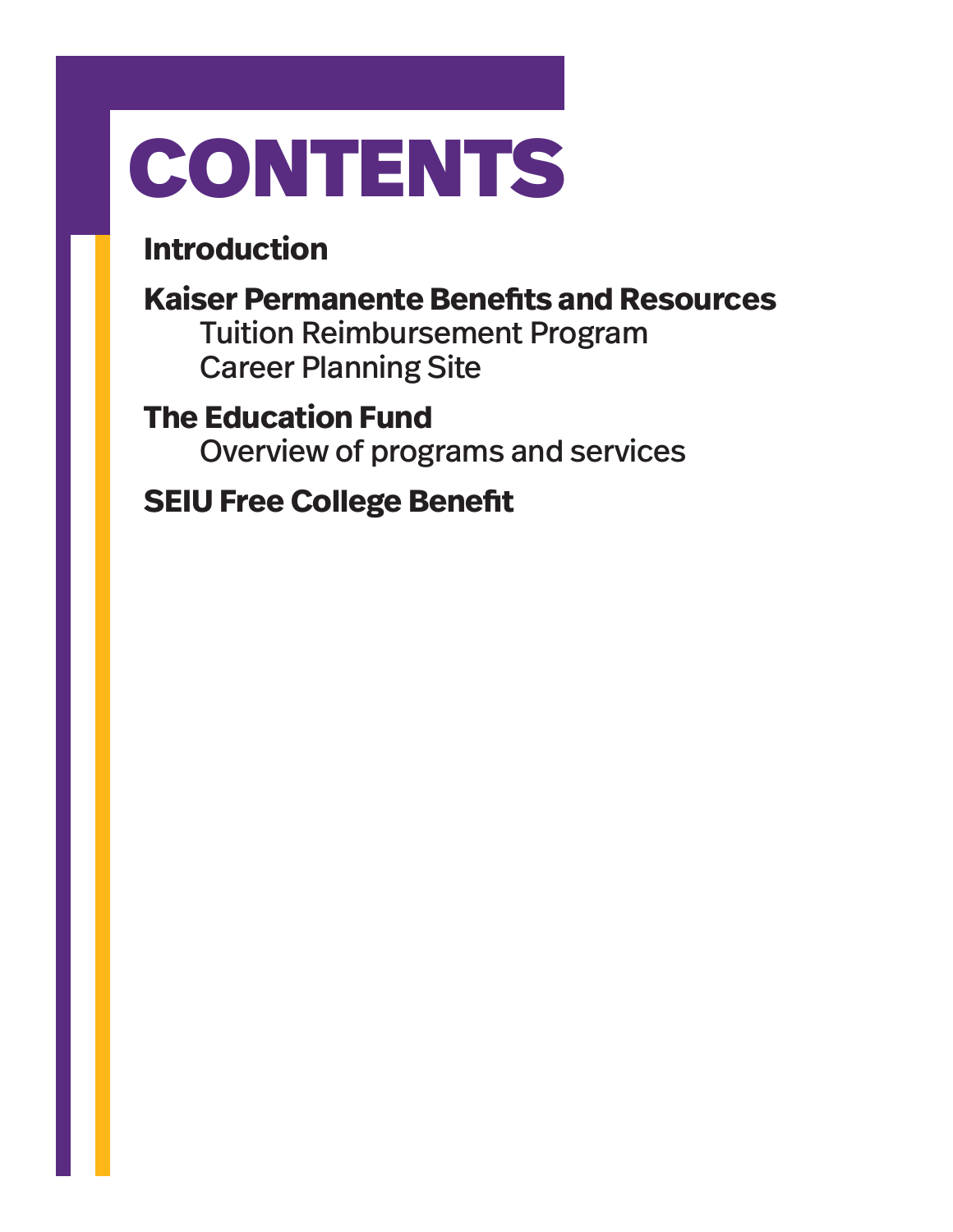## INTRODUCTION

Kaiser Permanente and SEIU-Local 105 highly value professional growth and development for all employees and their families. Both organizations provide resources for career development, education, and training. Local 105 employees also have access to an additional benefit, The Education Fund.

Each organization administers their own program/s and determines eligibility criteria. **Benefits offered by Kaiser Permanente and The Education Fund are available only to employees, while SEIU makes their program available to employees, including retired ones, and their families.**

**This guide provides an overview of opportunities available through:**

- **•** Kaiser Permanente (KP)
- **•** The Education Fund (Ed Fund)
- **•** SEIU

Employees and their supervisors are encouraged to access this guide at least twice per year to ensure they have the latest program information. A second accompanying guide that follows this one, the *Guide to Paid and Non-paid Time Off for Education and Training*, covers the different types of paid and non-paid time off available to employees for education and training.

Additional resources related to workforce development, education and training are provided at the end of the second guide.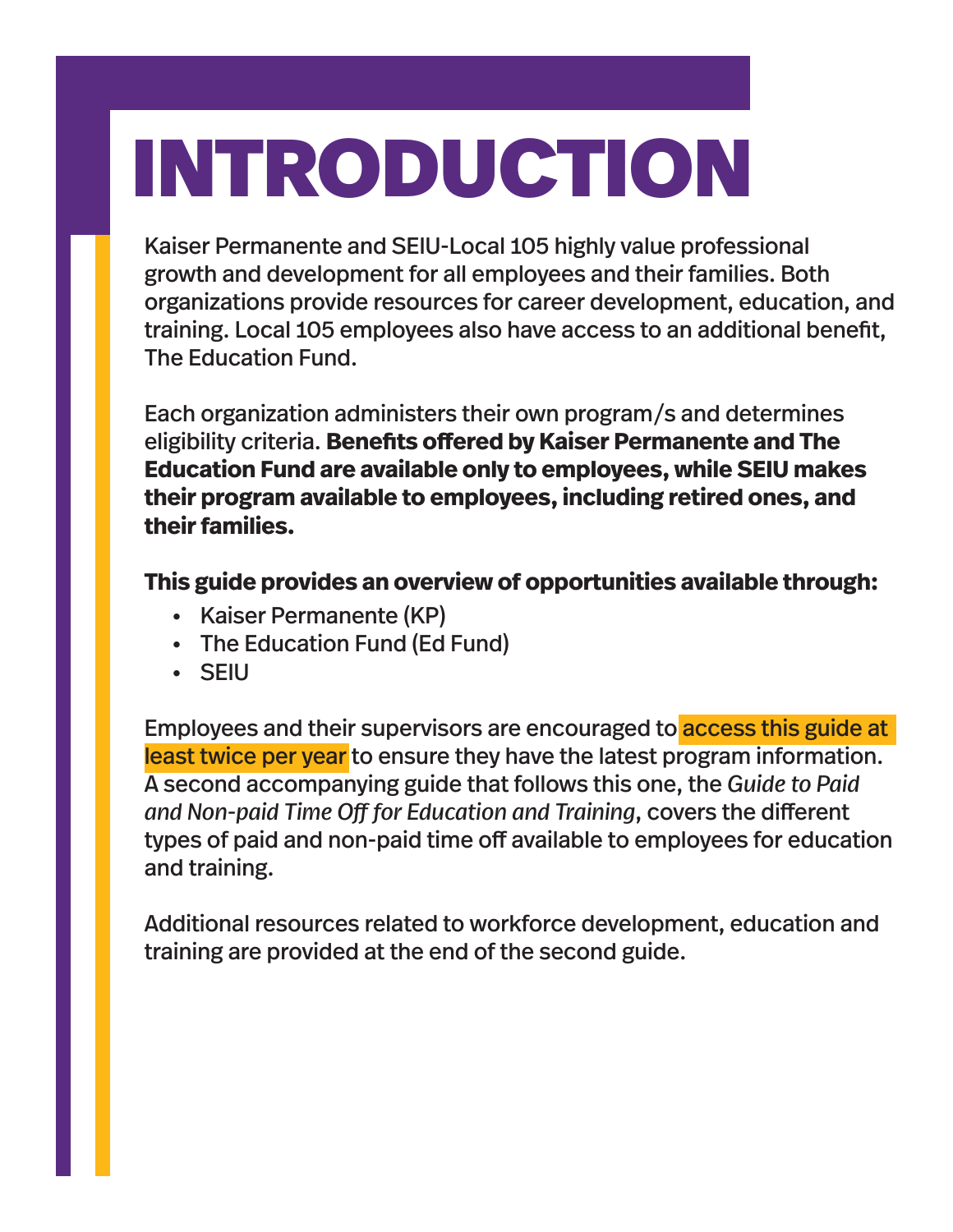### KAISER PERMANENTE BENEFITS & RESOURCES

### **Tution Reimbursement Program**

The KP Tuition Reimbursement Program (KPTR) encourages employees to assume responsibility forlifelong learning that includes professional and personal self-development. It provides financial assistance to employees who meet the requirements of the program, providing reimbursement for eligible course tuition, and other eligible expenses, such as travel and lodging.

Employees scheduled for 20+ hours a week with at least 90 days of active service are eligible to receive up to \$3,000 in reimbursement per calendar year. Eligible classes and training include courseware or training that enhances skills and/or provides education towards career advancement. This means that employees can take classes to help them perform their current job better and keep up with professional needs, and/or classes or training that will help them become eligible for a position that exists within the KP network. Employees pursuing careers that do not exist in the KP network should look into the SEIU Free College Benefit, covered in this guide, as another possible resource.

A regional policy can be accessed on the program's website. The policy provides specific information for KPCO employees, including how much can be used toward travel and lodging when attending professional development events that require travel. It also gives detailed information about how far in advance employees need to request time for education and professional development.

Employees' supervisors are required to review and acknowledge tuition reimbursement applications. Resources for both managers and employees, including instructional videos and guides, can also be found on the website. Employees and managers are encouraged to review the policy regularly, to be aware of changes.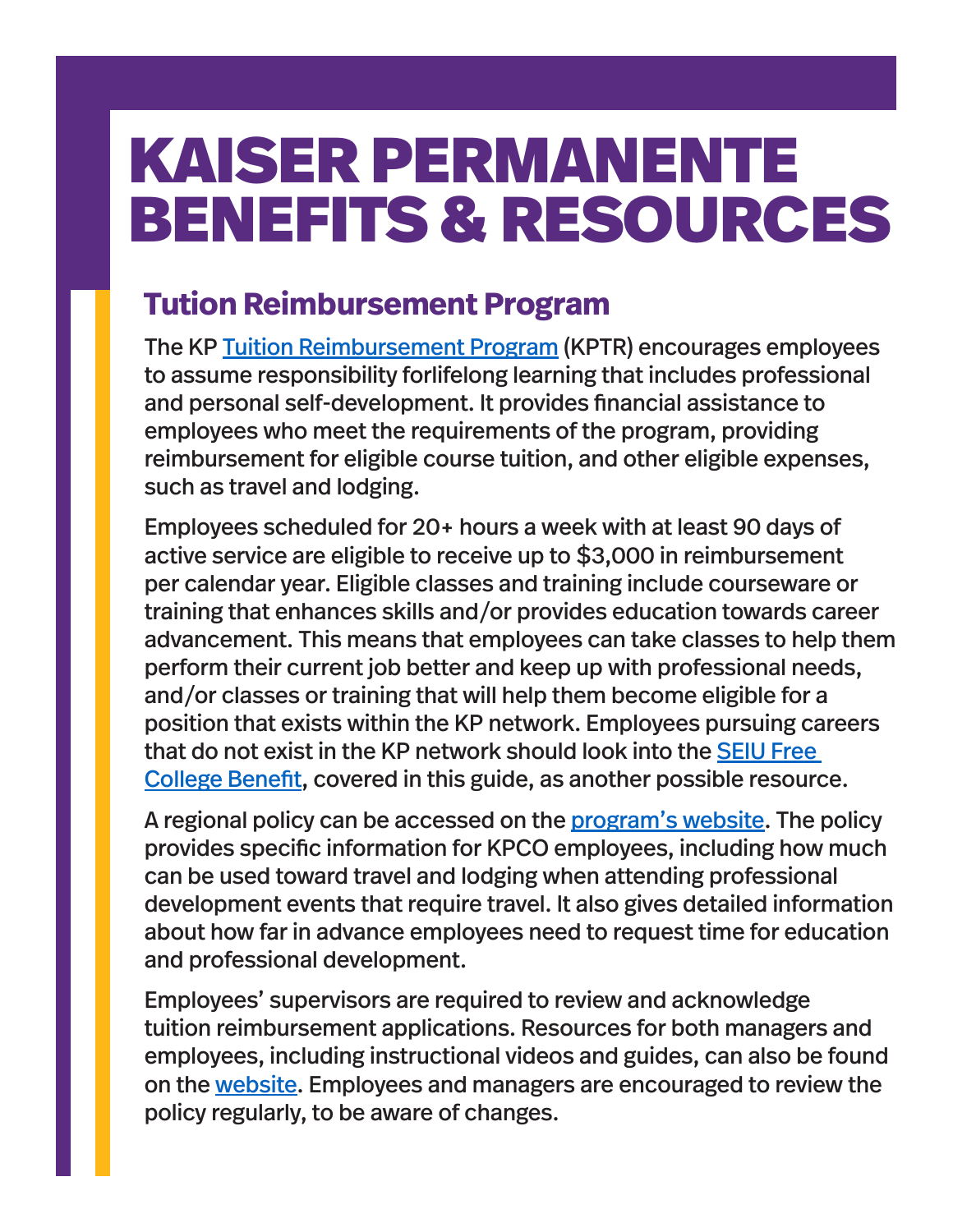### KAISER PERMANENTE BENEFITS & RESOURCES *CONTINUED*

Local 105 employees can access the KPTR Program at the same time as Ed Fund programs outlined in this guide, as long as they don't ask both organizations to cover or reimburse for the same classes or training.

KP's TR program doesn't provide time off for school. Refer to the Guide to Paid and Non-paid Time Off for Education and Training for an overview of the different types of paid and non-paid time off available to employees for education and training.

### **Career Planning Site**

The KP Career Planning Site is a resource for all KP employees, including managers. It offers information on the career development process, and resources to help employees through every stage. Employees can take self-assessments to understand their interests, explore positions within the KP network, receive tips and advice on how to land new positions, access tuition reimbursement information, and much more.

Employees interested in moving to a different position can access a career paths tool that helps them identify their interests and skills and positions that are a good match. Education and experience requirements are listed so employees can identify training they might need. They can create a profile to complete an action plan and save the information they have researched.

The site also provides links to various other resources related to workforce and career development.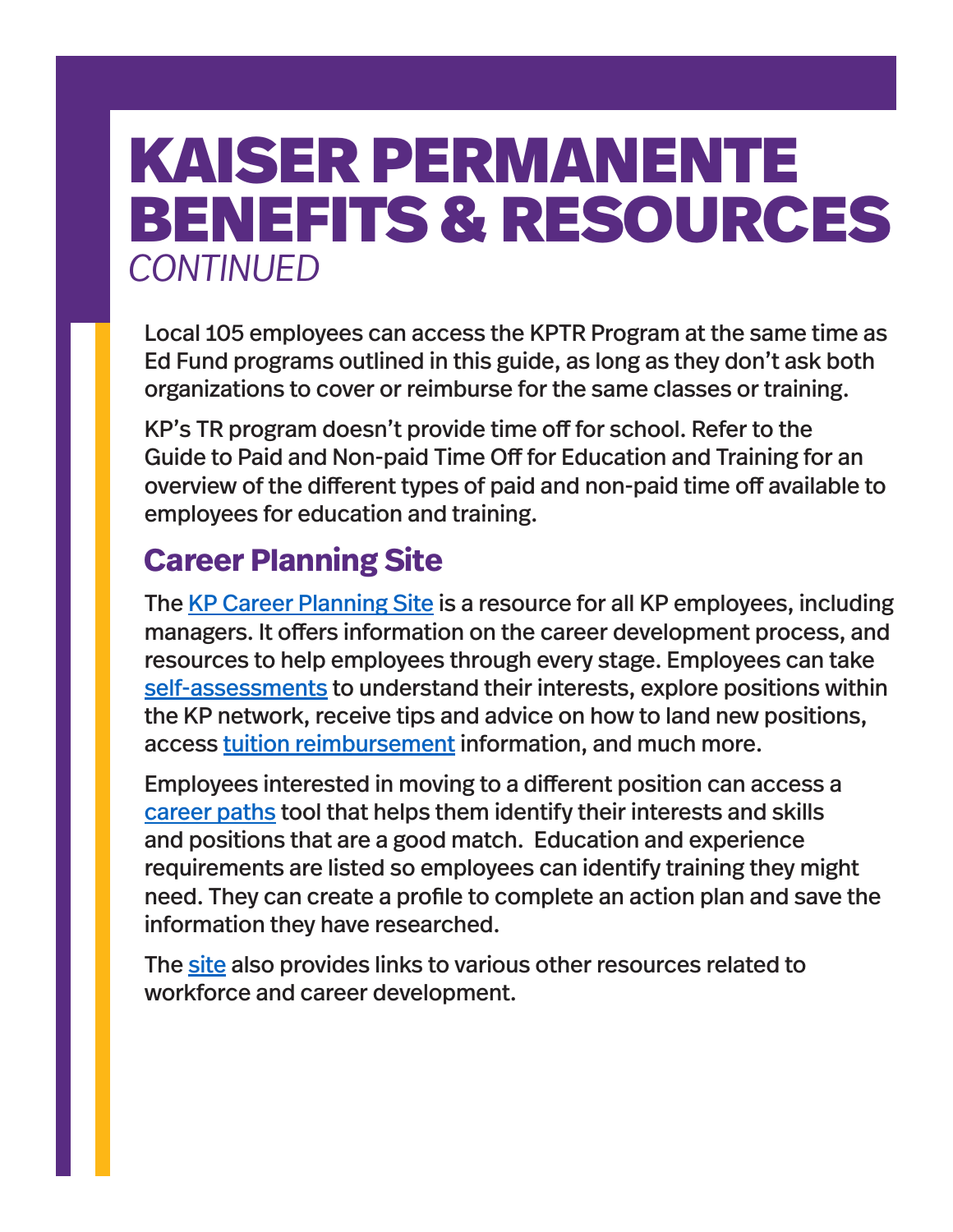### THE EDUCATION FUND

The Education Fund is a labor-management partnership that provides education and training to employees who work in a participating SEIU bargaining unit (Local 105) for a contributing employer (KPCO). The fund offers a variety of programs designed to help employees succeed in their current position and/or move into a new job.

The fund is not the union, but rather, a third party that serves SEIU members and their employers. Funding comes from collectively bargained employer contributions, not union dues.

The Ed Fund offers general programs, all included in this guide, as well as customized regional trainings. Employees, managers, and union staff interested in education and training not covered in this guide or not currently offered are encouraged to contact Colorado's Regional Coordinator to discuss creating a regional program.

The fund is available to both benefited and non-benefited employees. Eligibility is as follows:

- **•** Benefited employees past KPCO's probation period are eligible for all Ed Fund programs and services. Those still in the probation period can take advantage of career counseling and career counseling workshops.
- **•** Non-benefited employees are eligible for most programs if they have completed KPCO's probationary period and have worked a minimum of two shifts per month for the most recent six months. Non-benefited employees who have worked fewer than the required minimum are only eligible for Ed Fund programs and services that are under 40 hours. Those still in the probation period can take advantage of career counseling and career counseling workshops. Non-benefited employees are not eligible for the Wage Replacement program.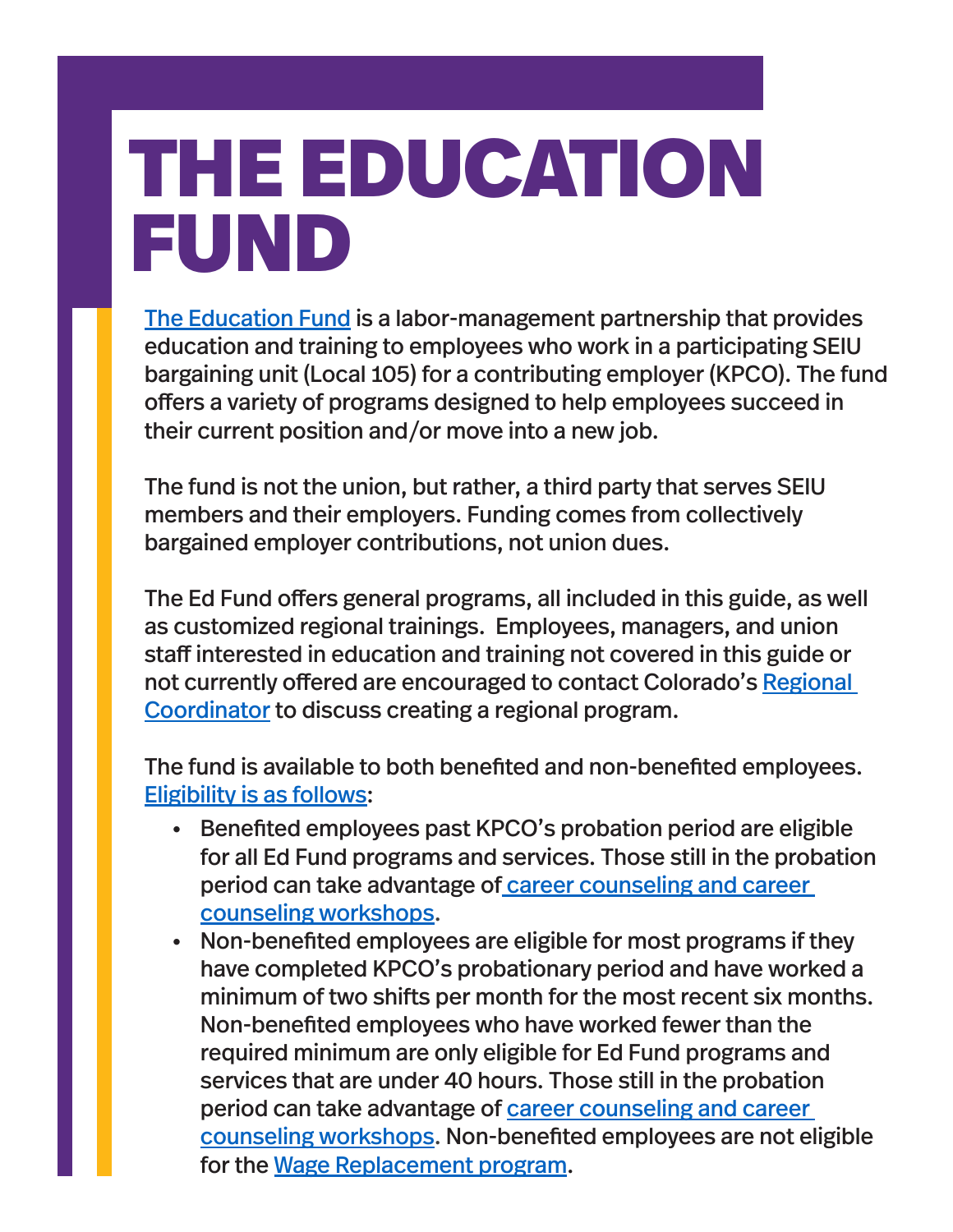Most programs are offered at no cost to employees, although there are a few reimbursement options, which this guide points out. Also noted are programs that are eligible for paid education time. Employees should also refer to the Guide to Paid and Non-paid Time Off for Education and Training for additional information.

It should be noted that not all information related to the Colorado region can be found on the main Ed Fund website. Links are included in this guide for information that is online, as well as contact information for regional programs not found on the main site.

Colorado has one Regional Coordinator, who is the primary contact for Local 105 employees, managers and supervisors, and union staff.

Maria Isabela Aldana, MS, GCDF Email: maldana@theedfund.org Text or Call: (303) 330 7436

#### **Overview of programs and services**

#### Career and academic counseling

The first step employees should take after reviewing the two guides is to connect with a Career Counselor. Ed Fund Career Counselors empower, motivate, educate and prepare employees by:

- **•** Helping them understand and navigate the programs and offerings
- **•** Providing one-on-one career and educational planning
- **•** Administering and interpreting skills and career interest assessments
- **•** Offering resume and cover letter editing assistance, job search strategies, and interview prep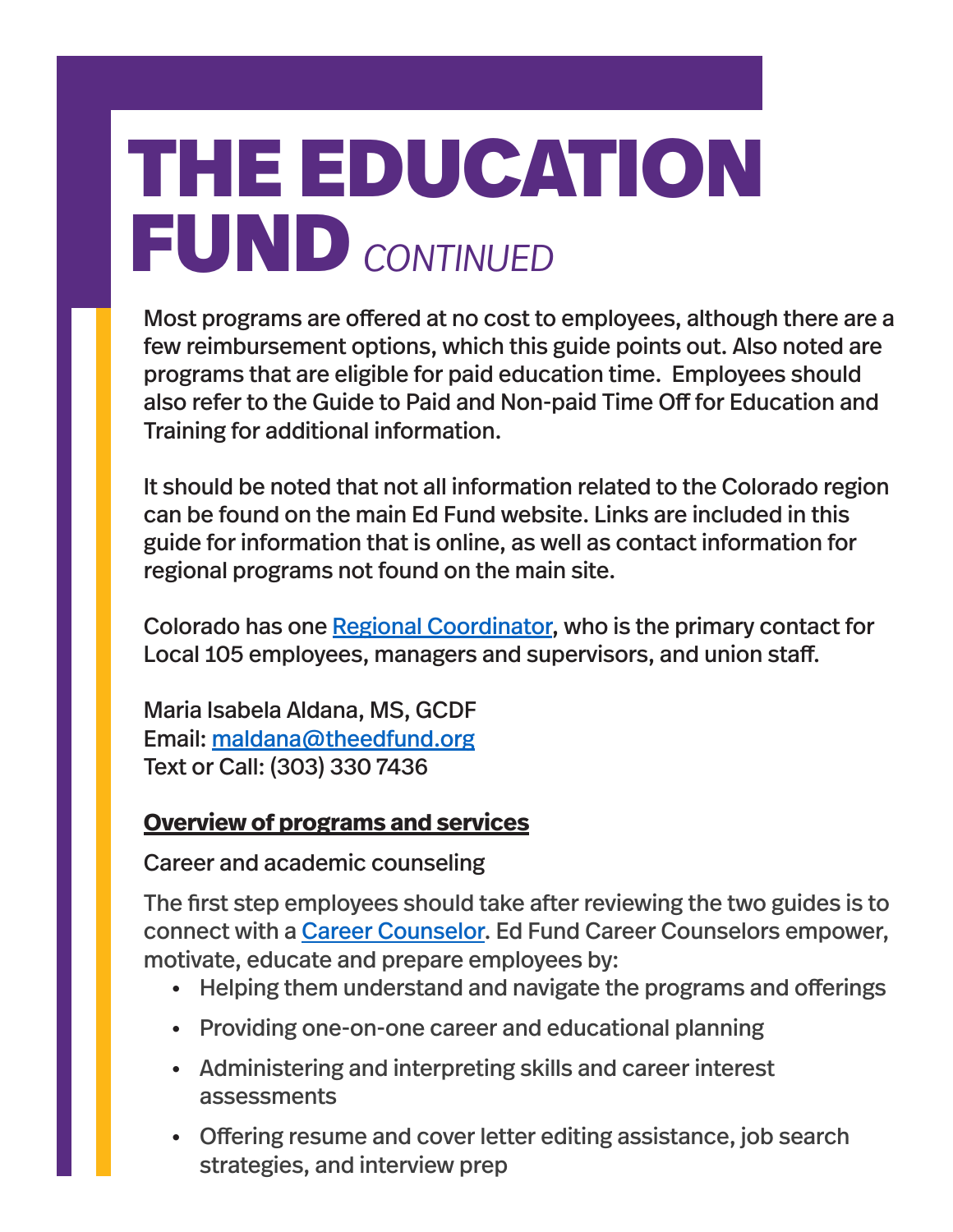Resources related to career and professional development can also be found in the Career Advice section of the general website.

#### **Member2Member**

The Member2Member (M2M) Program is a paid leadership program for employees who want to increase awareness and utilization of the fund. By engaging in outreach and marketing activities, program participants help their coworkers, regional managers, and union staff make greater use of Ed Fund programs. They are out on the field talking to all stakeholders to help identify regional needs and training solutions.

Program participants are paid for their time, and must complete at least one shift per month. M2M work can be completed on "lost time" for those who can arrange to take the time off, or, outside of work hours. Either way, the Ed Fund will cover hours spent on M2M work. Employees can also participate voluntarily. This opportunity is available to both benefited and non-benefited employees.

The application is open year round. For questions, please contact Colorado's Regional Coordinator.

#### **Preparation and Critical Skills Programs**

Preparation and critical skills offerings and courses help employees prepare for the demands of the modern workplace, college classes, and training programs.

Employees can take preparation courses at no cost, and must arrange to take them on their own time. Most of these offerings are online, though there are some in-person options in Colorado through Colorado Free University.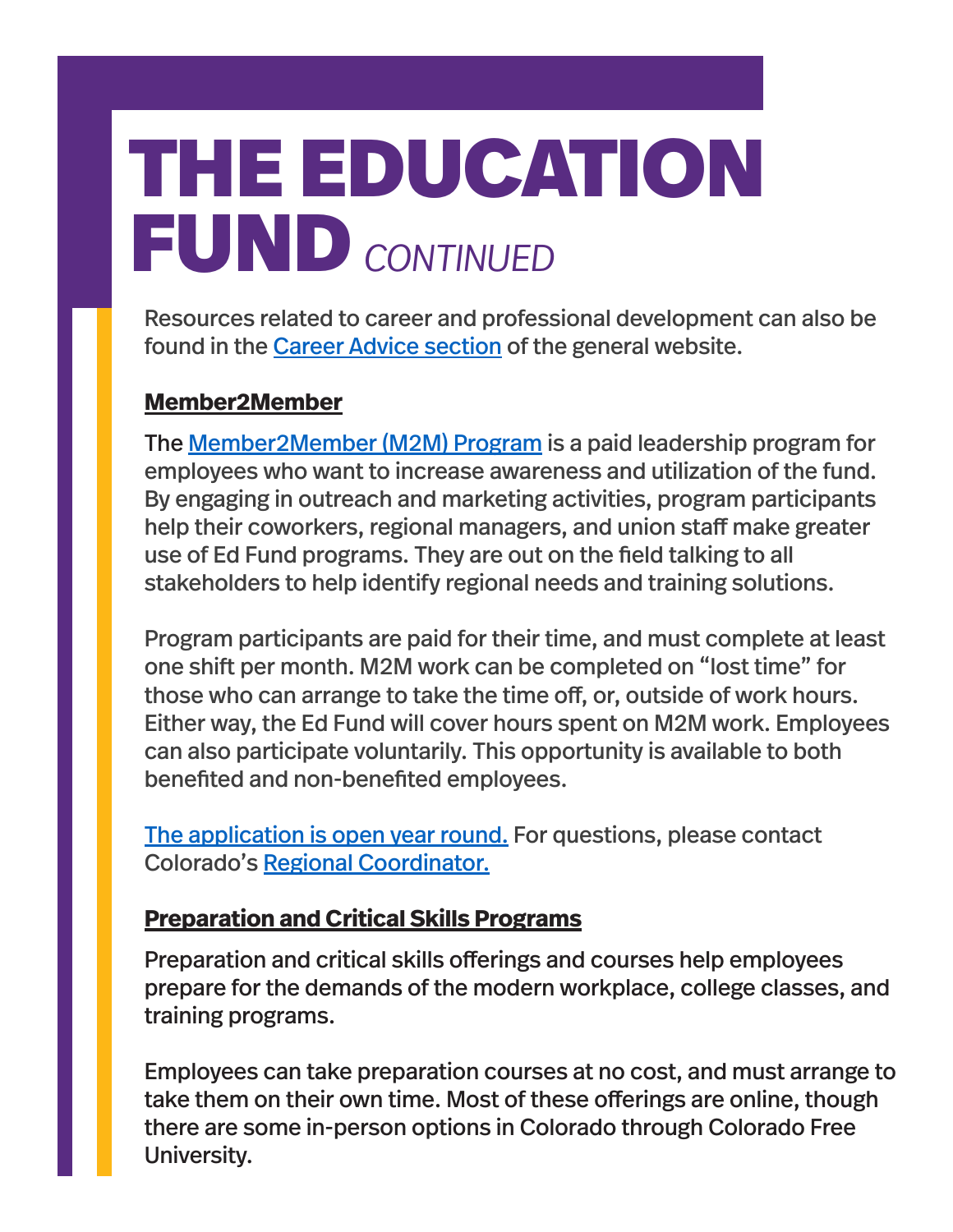The Ed Fund can also coordinate tailored regional Preparation and Critical Skills courses. Employees, supervisors and managers, and union staff can contact Colorado's Regional Coordinator to discuss options.

#### **Skillsoft**

The KP Skillsoft e-Learning Library is a collection of 2,600+ instructional courses and videos on KP Learn to provide employees with significant learning opportunities. Sample courses include:

- **•** Business Skills Courses Emotional intelligence, communication, critical thinking, problem solving, leadership, digital transformation, telehealth basics, admin support, business analysis
- **•** Business Certification Courses Business analysis, human resources, project management, quality improvement (Six Sigma Belts)
- **•** Desktop Courses and Videos Office 365 (Word, Excel, PowerPoint, Access, Project, One Note, Outlook), mobile Devices, Adobe, desktop applications, mobile functionality, online applications

Employees log in with their employee info. Local 105 employees must first complete a pre-requisite access course before launching their first Skillsoft course.

- **•** The prerequisite course can be found on the employee's "Me" tab after logging in and is titled "2021 Ed Fund Skillsoft Subscription"
- **•** After the short class in completed, it will unlock all Skillsoft titles on KP Learn for the remainder of the year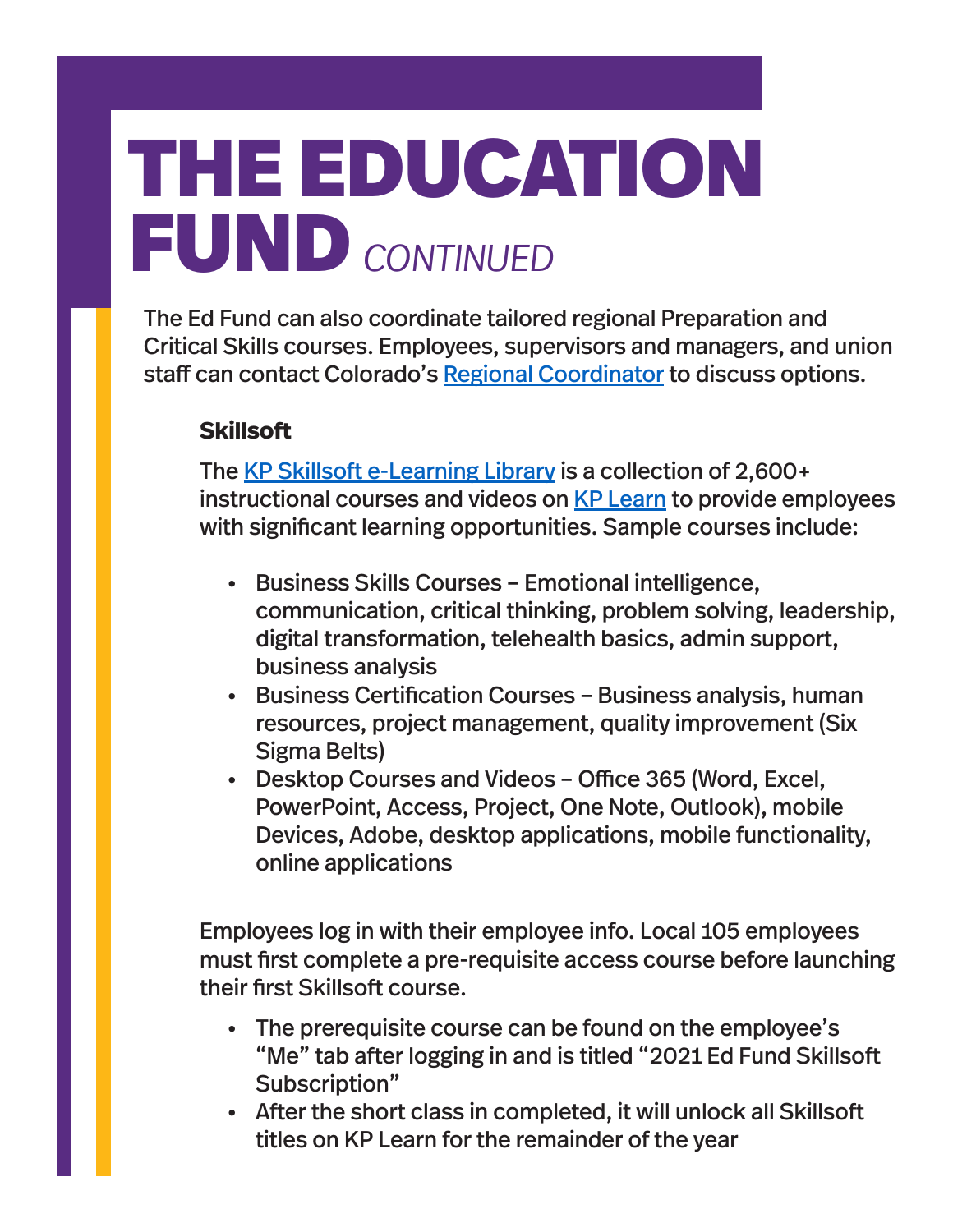Courses can be completed from home using Ping ID. Employees can find more information on Ping ID on the KP Learn home page be selecting "Get Help."

#### **Colorado Free University (CFU)**

CFU offers a wide range of online and in-person classes that are available to Local 105 employees in the following topics:

- **•** Computer training and technology
- **•** Spanish and foreign languages
- **•** Personal development and communication including health and wellness and career development offerings
- **•** Finance courses around financial wellness
- **•** Certification course in Equity and Inclusion

While CFU offers classes in many other other topics, only the ones listed above have been approved for Local 105 employees. Employees interested in taking a course not listed in this guide must seek approval from the Ed Fund by contacting Colorado's Regional Coordinator.

Interested employees can find the latest course catalog online. To bypass the payment process, employees should not register online. Rather, they should call the registration office at (303) 399-0093 and mention that they are a KPCO employee being sponsored by the Ed Fund.

Registration is open year round and up to two classes can be taken at a time.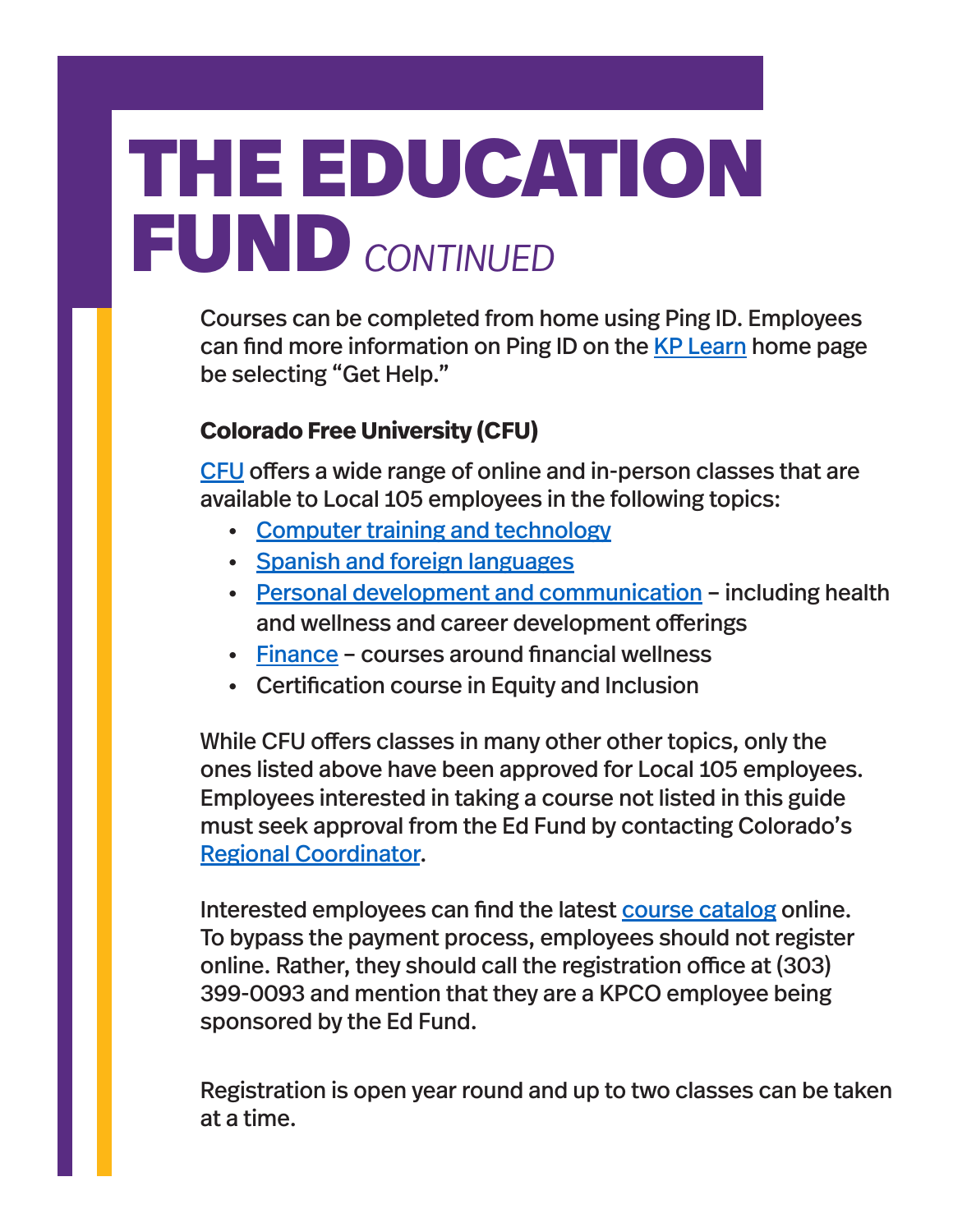#### **Online Education Preparation**

The Ed Fund recognizes the importance of helping all Local 105 employees feel comfortable with technology and start using it more and more. Resources are available for those wanting to take an introductory course all the way to those seeking to earn a certificate or degree online.

Introductory online education courses include:

- **•** Developing Basic Computer Skills: Navigating the Technological World
- **•** Introduction to Online Learning

In addition, employees interested in taking College Courses have the option of taking them online. Some of the Career Pathways offered through the Ed Fund are offered virtually, and online and hybrid programs are acceptable for **Tuition Support**, as long as they meet all other criteria.

#### **Additional Computer and Technical Skills Resources**

#### **LearnIt**

LearnIt offers online computer classes with live instructors. Employees are eligible to register for up to five online computer classes per year. Topics in include Basic Computers, Microsoft 365, Word, Excel, Outlook, PowerPoint and Teams.

Registration is open year round.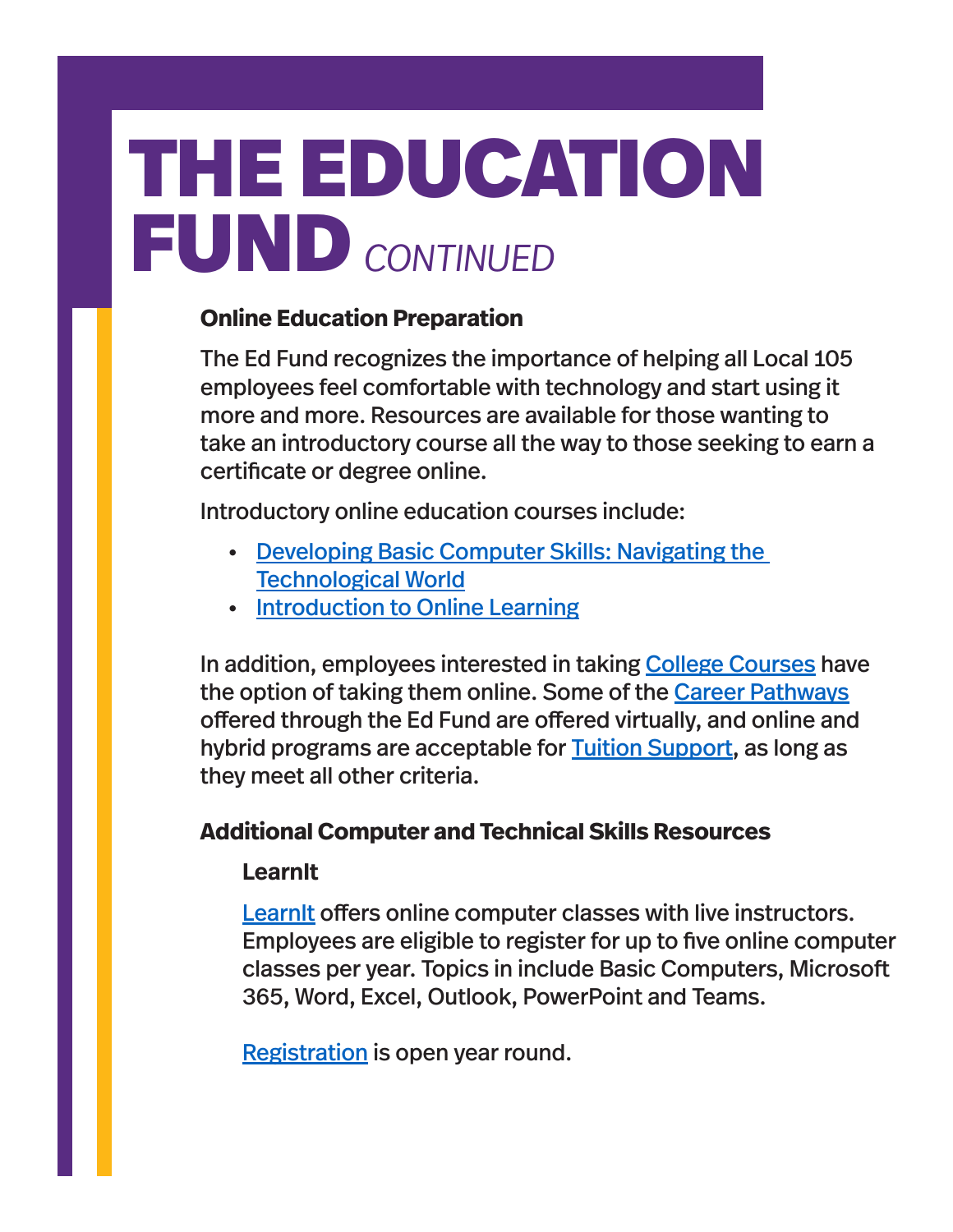#### **Community College Courses**

Employees interested in taking a computer class at the community college level can do so through the College Courses program. Classes taken at the community college level are graded and will appear on an academic transcript.

The first step to take college classes is to request to speak to an Ed Fund counselor. Refer to the College Courses section in this guide for additional details.

#### **Laptop Lending Program**

Employees enrolled in an eligible online or hybrid program through the Education Fund can borrow a Chromebook to complete their classes. Chromebooks can be kept for the duration of the classes or training program, as long as employees are actively enrolled. Eligible programs include:

- **•** Kaiser Permanente School of Allied Health Classes
- **•** College Courses
- **•** Tuition Support
- **•** Wage Replacement
- **•** Career Pathways

Please be aware that there is a limited supply of laptops and applications will be processed on a first-come, first-served basis.

Applications are accepted year round.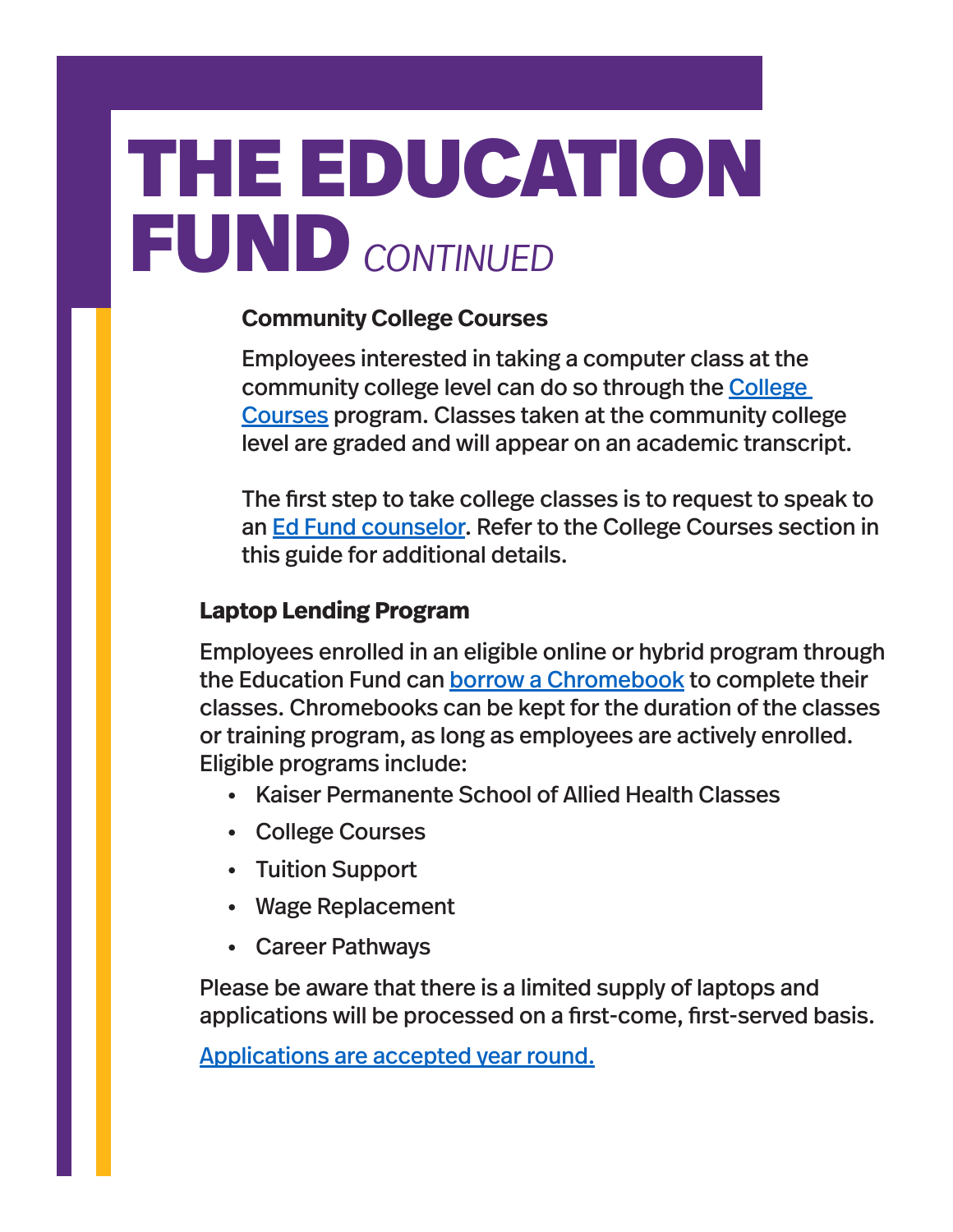#### **Language Skills**

#### **Foreign Language and English Language Learning (ELL) – Community College Courses**

Employees interested in taking foreign language or ELL classes at the community college level can do so through the College Courses program. Classes taken at the community college level are graded and will appear on an academic transcript. Employees must meet the college's requirements for enrollment, including taking placement exams, if applicable.

The first step to take college classes is to request to speak to an Ed Fund counselor. Refer to the College Courses section in this guide for additional details.

#### **Spanish Academy and Foreign Language – Colorado Free University**

Colorado Free University (CFU) is a regional provider of inperson and online Spanish and Foreign Language classes. See the CFU section above for class and registration information.

#### **English Language Learning (ELL) – EnGen**

EnGen is an online ELL platform that provides content for all proficiency levels though live group classes with an instructor. Employees can take an optional assessment to identify language proficiency, and receive personalized learning units. The program also prepares participants for exams, including TOEFL, IELTS, TOEIC, and Cambridge Exam.

Registration is open year round.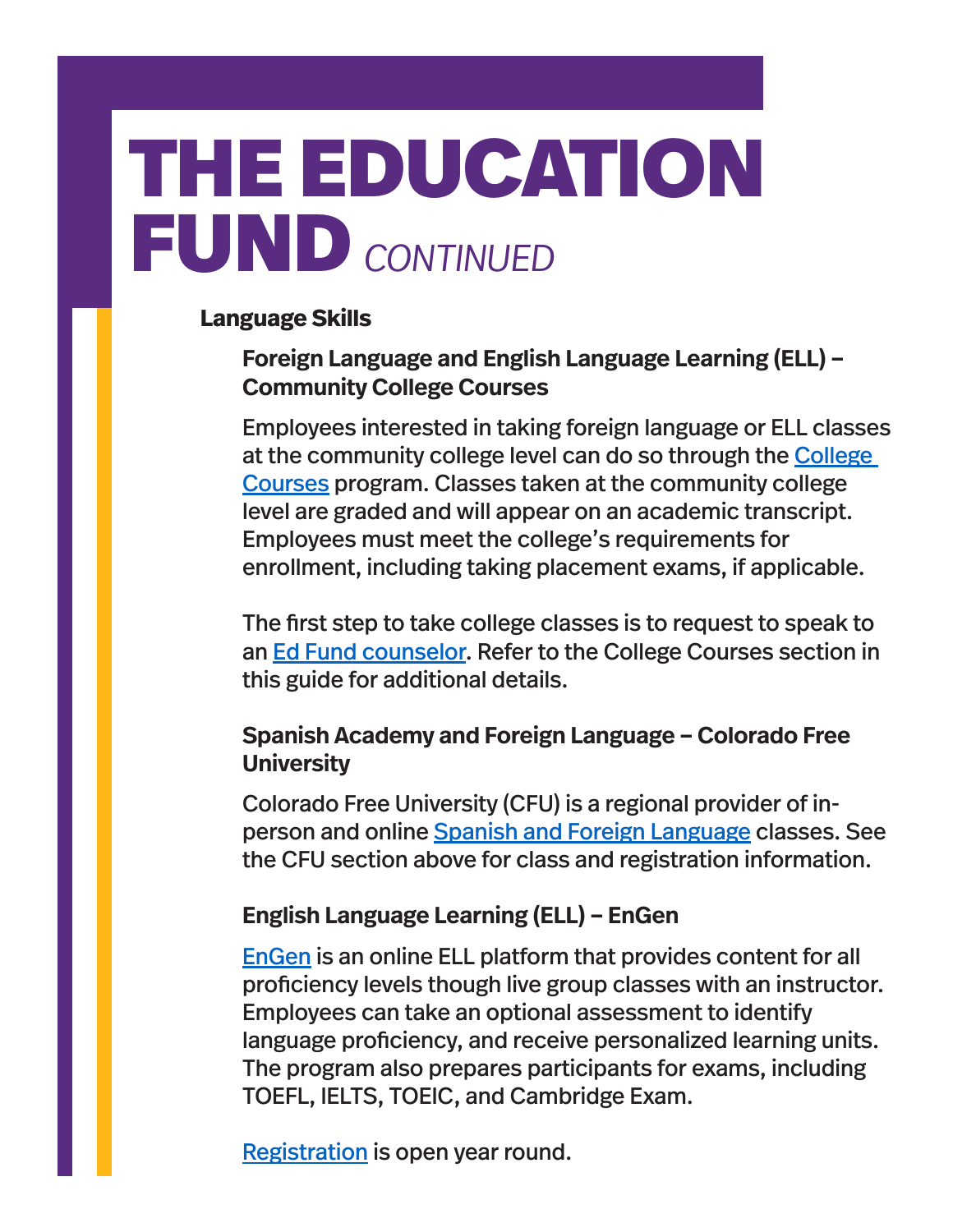#### **Foundational math, science, and medical terminology – KP School of Allied Health**

The KP School of Allied Health offers online preparation courses for employees interested in later taking college level classes, or increasing their knowledge in a topic and earning a certificate of completion. Topics include:

- **•** Medical terminology
- **•** Basic college math
- **•** College algebra
- **•** Biology
- **•** Anatomy & physiology

These classes are not eligible for college credit and do not transfer or meet prerequisite requirements. Participants work at their own pace for six weeks, and can expect about four hours of class work per week.

View the schedule and registration information.

#### **TEAS Resource Program**

The **TEAS Resource Program** helps eligible employees prepare for the TEAS exam by providing a prep book and access to online practice tests. Employees will also connect with a career counselor, who can help find local prep workshops and provide study and time management tips. Applications are open year-round for employees who have completed all prerequisite classes and only need the TEAS to qualify for a training program.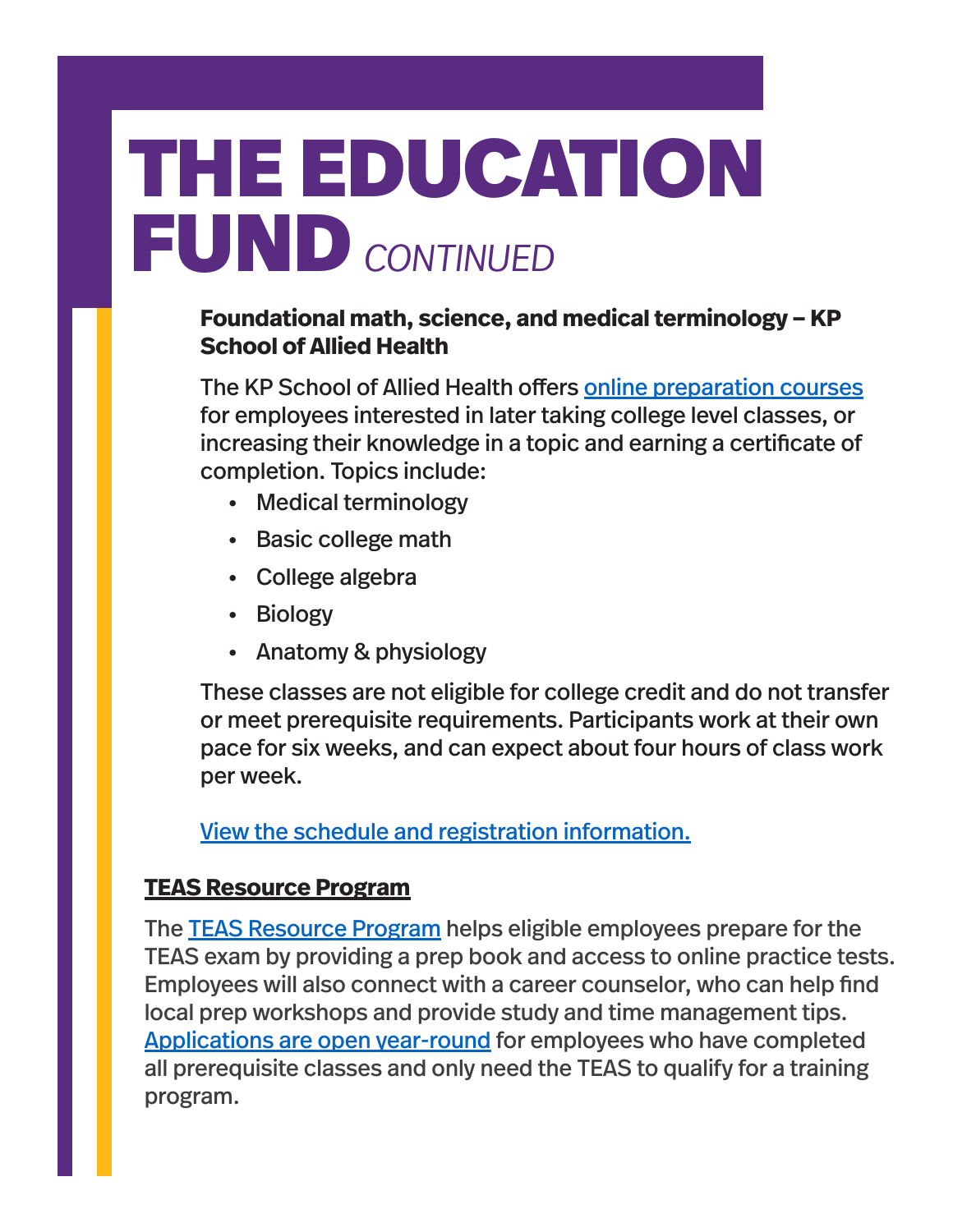The fund can also reimburse employees for the cost of other entrance exams, such as the HESSI or NCLEX, including the cost of prep material or classes, on a case by case basis. Employees can submit an application for reimbursement year-round.

#### **College Courses**

The College Courses program provides financial assistance for employees taking classes at the community college level. Classes covered include general education, prerequisite, computer, foreign language, English Language Learning (ELL) and college prep/success. The program covers up to five classes per year, with a maximum of two per semester/session. Employees in Colorado have two options:

- **•** Take a class through one of our partners to have tuition and book costs paid up front. The regional option is Community College of Denver for in-person or online classes, and the fully online option is Coastline Community College – Extended Learning Division.
- **•** Take a class through a community college of their choice and seek reimbursement for tuition, fees, and books.

The two classes covered per semester/session must both be taken through the same college, or both must be reimbursement. There are different sessions and deadlines throughout the year. Interested employees can find this information on the program page, as well as a link to speak to a counselor. Speaking to a counselor to determine eligibility is the first step in the process.

Employees who have completed all prerequisite or general education classes and are now taking upper division or major specific classes, or who are enrolled in a specific training program, should not apply for the College Courses program.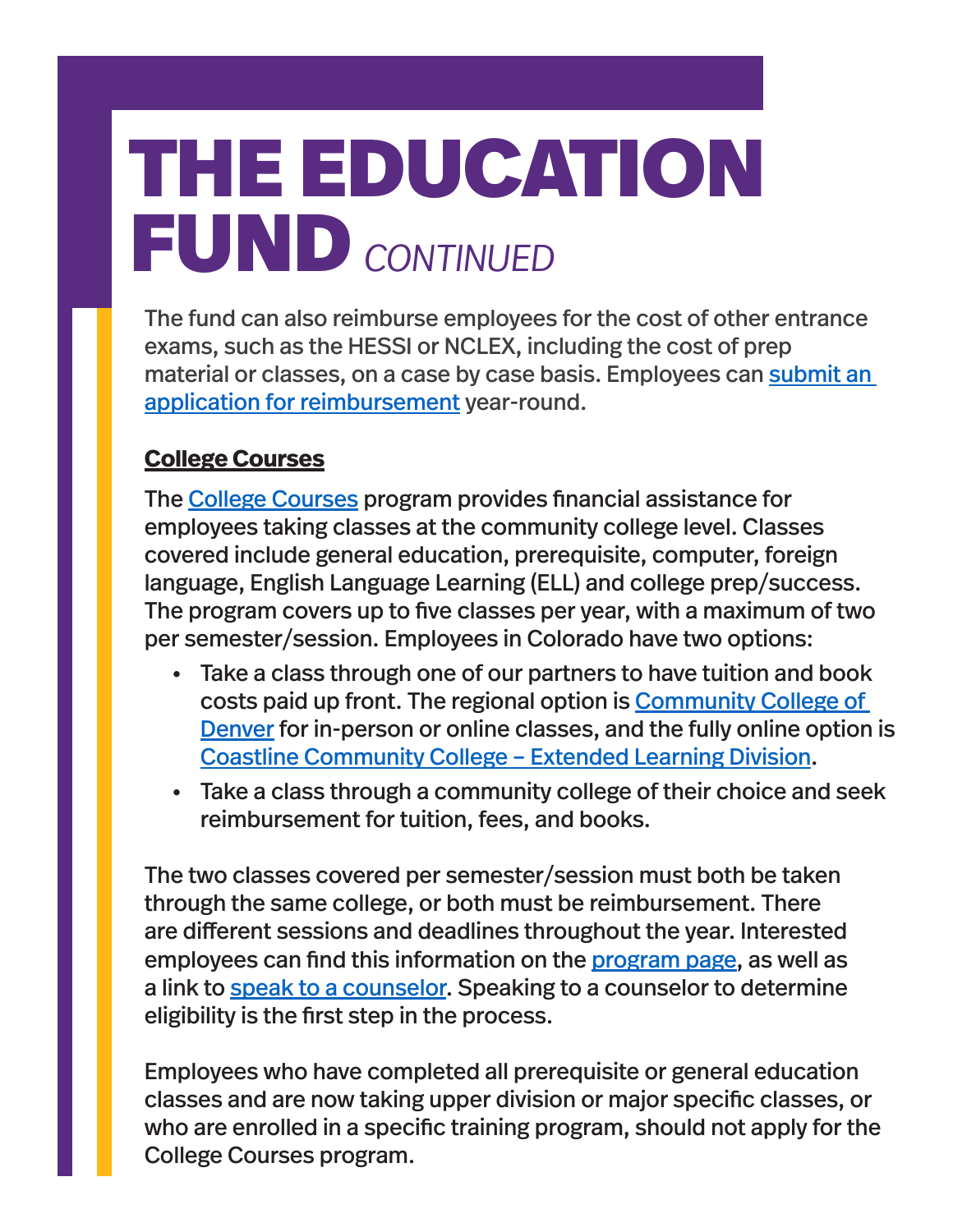Instead, they should determine eligibility for the Tuition Support or Career Pathways programs, included in this guide.

Wage Replacement, or paid time off to attend school, is not available for students in the College Courses program. They must attend classes on their own time, and can work with their managers to adjust their schedule as needed.

#### **Career Pathways**

Employees interested in getting into an in-demand allied health position can be supported under the Career Pathways program. The program covers the full cost of tuition upfront at one of our partner schools, and reimburses for any required costs paid upfront by employees. The Colorado pathways include:

- **•** Medical Assistant
- **•** Certified Nursing Assistant
- **•** Medical Imaging (General radiology and specialties)
- **•** Sterile Processing
- **•** Surgical Technology
- **•** Respiratory Therapy
- **•** LPN
- **•** Lab (Phlebotomy, MLT, MLS)
- **•** Physical Therapy
- **•** Occupational Therapy
- **•** Medical Coding
- **•** Information Technology
- **•** Mental Health (Master's in Social Work, associate and bachelor degrees in related fields)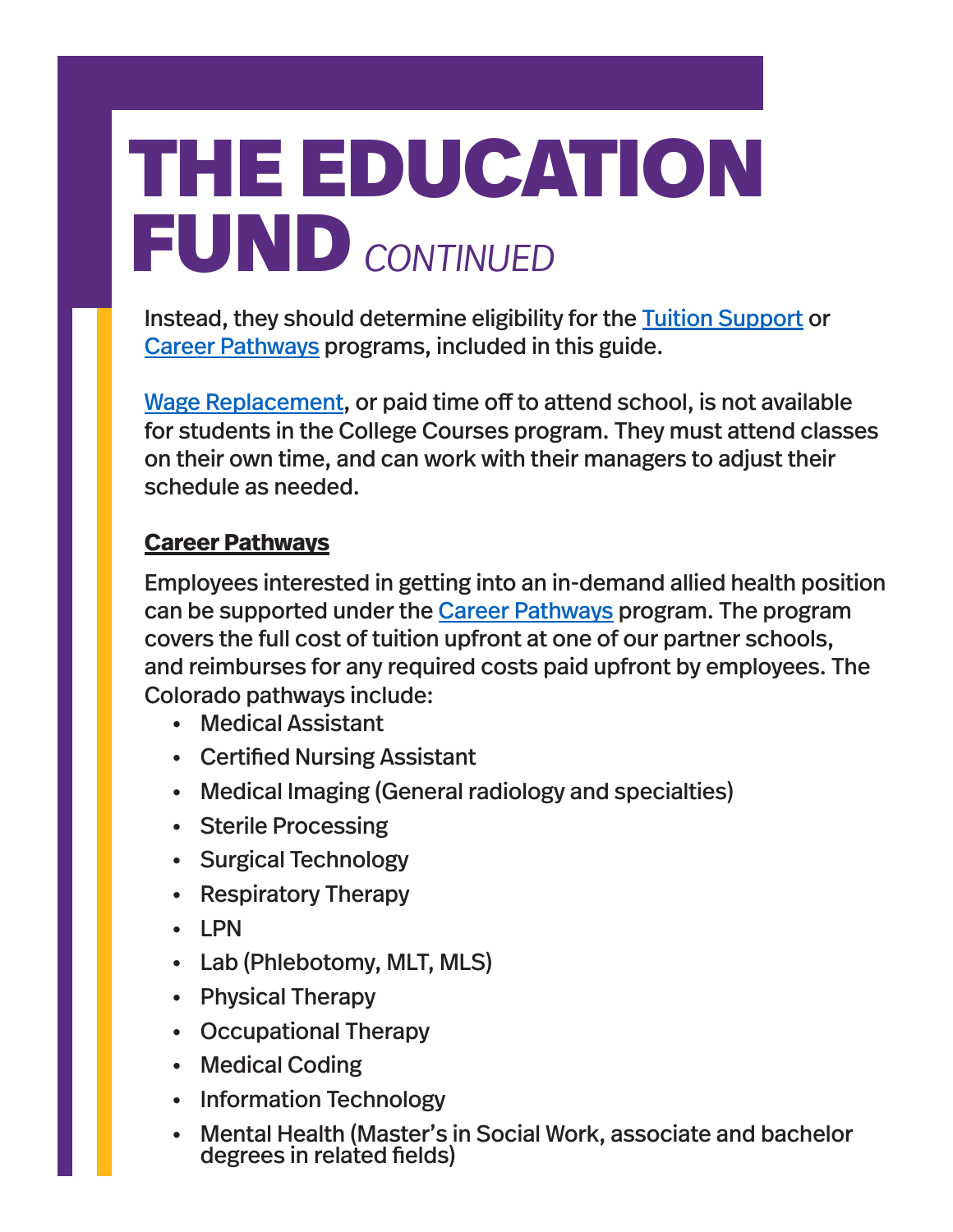Primary partner schools include Community College of Denver, PIMA Medical Institute, and Coastline Community College. However, in Colorado, employees attending Concorde, Emily Griffith Technical College, Arapahoe Community College, University of Arkansas, Austin Peay State University, and Otero Junior College have also been sponsored. Employees attending a different school should contact the fund to discuss the possibility of having their tuition covered. Only the programs are listed above are eligible under the Career Pathways program at this time.

Employees are not guaranteed time off for school when completing one of these programs. They must choose training programs that work well with their work schedule, and allow them to maintain their FTE status. If they need an adjustment made to their schedule, they should first speak to their manager/s.

Benefited employees can apply for the Wage Replacement program when they meet eligibility criteria while enrolled in the Career Pathways program, but acceptance is not guaranteed. Applicants are selected based on their graduation date, with those graduating first receiving priority. If accepted, employees can reduce their work schedule by up to 16 hours per pay period. The program typically accepts applications in January and August of every year. See the Wage Replacement section of this guide for detailed information.

Employees who are interested in a career pathway and are concerned about being able to enroll due to scheduling conflicts, or are enrolling outside of the Wage Replacement application cycles (January and August), should contact the fund to discuss possible solutions.

Interested employees should first contact Colorado's Regional Coordinator to determine eligibility.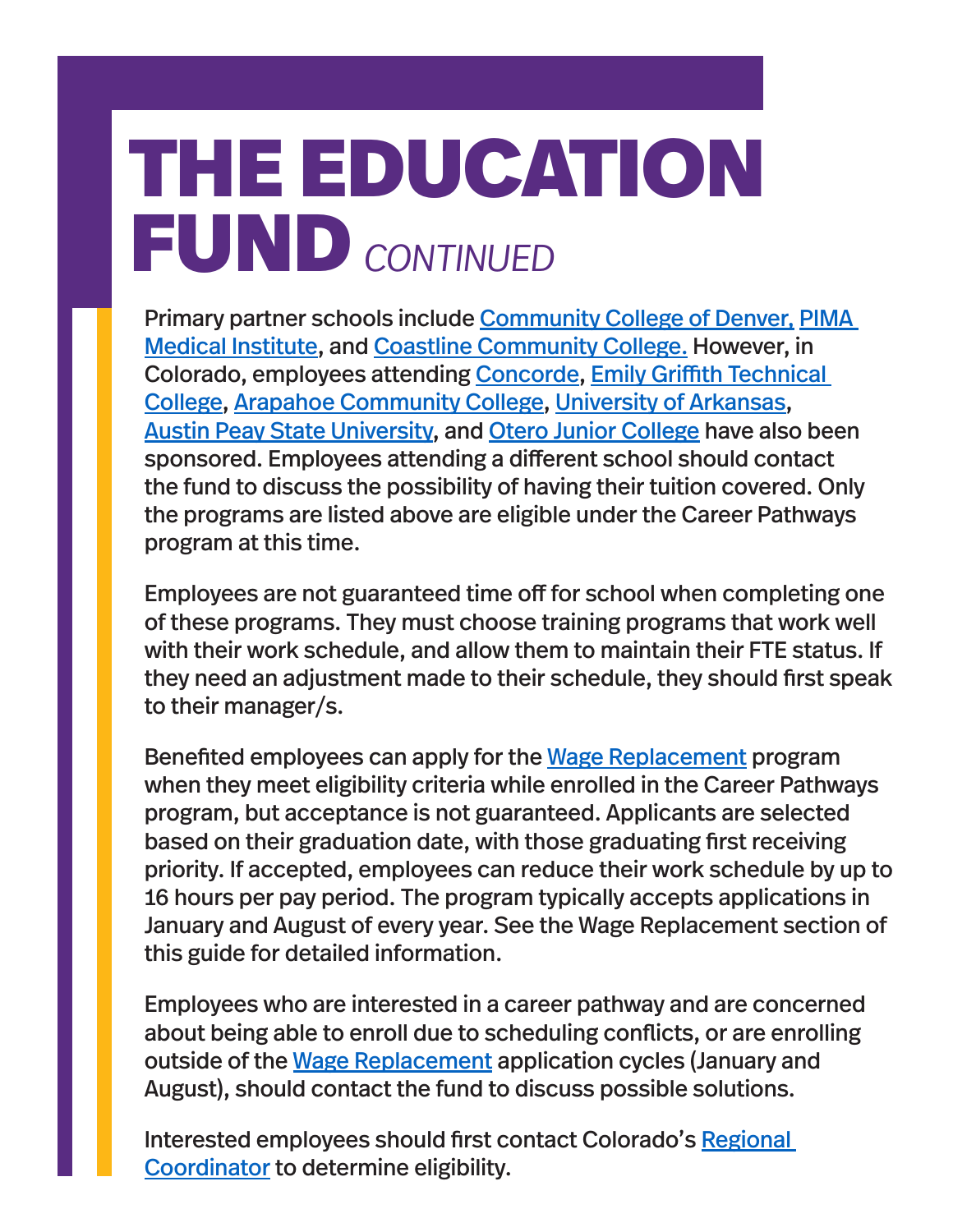#### **Tuition Support**

Employees pursuing a certificate or degree program that can lead to a position within the KP network and doesn't fall under the Career Pathways Program can also receive support through the Tuition Support program. This is a reimbursement program, therefore participants must pay all costs upfront.

Employees can receive up to \$5,250 in reimbursement per year for a maximum of two years. Reimbursable costs include:

- **•** Tuition and required fees
- **•** Required textbooks
- **•** License and certification exam fees and prep material (if applicable)

Eligible programs must be accredited and cannot be self-paced. Applications are typically accepted in January and August of every year. Priority is given to employees graduating first. Employees not selected can apply at a later time, as long as they are still enrolled. If they are benefited, Tuition Support applicants can also apply for the Wage Replacement program, as well as the KP Tuition Reimbursement program.

Interested employees should first contact Colorado's Regional Coordinator to determine eligibility.

#### **Wage Replacement**

Wage Replacement through the Ed Fund allows benefited employees to reduce their work schedule by up to 16 hours per pay period. Participants receive payments from the fund for the hours they reduce. Participants can use the time to: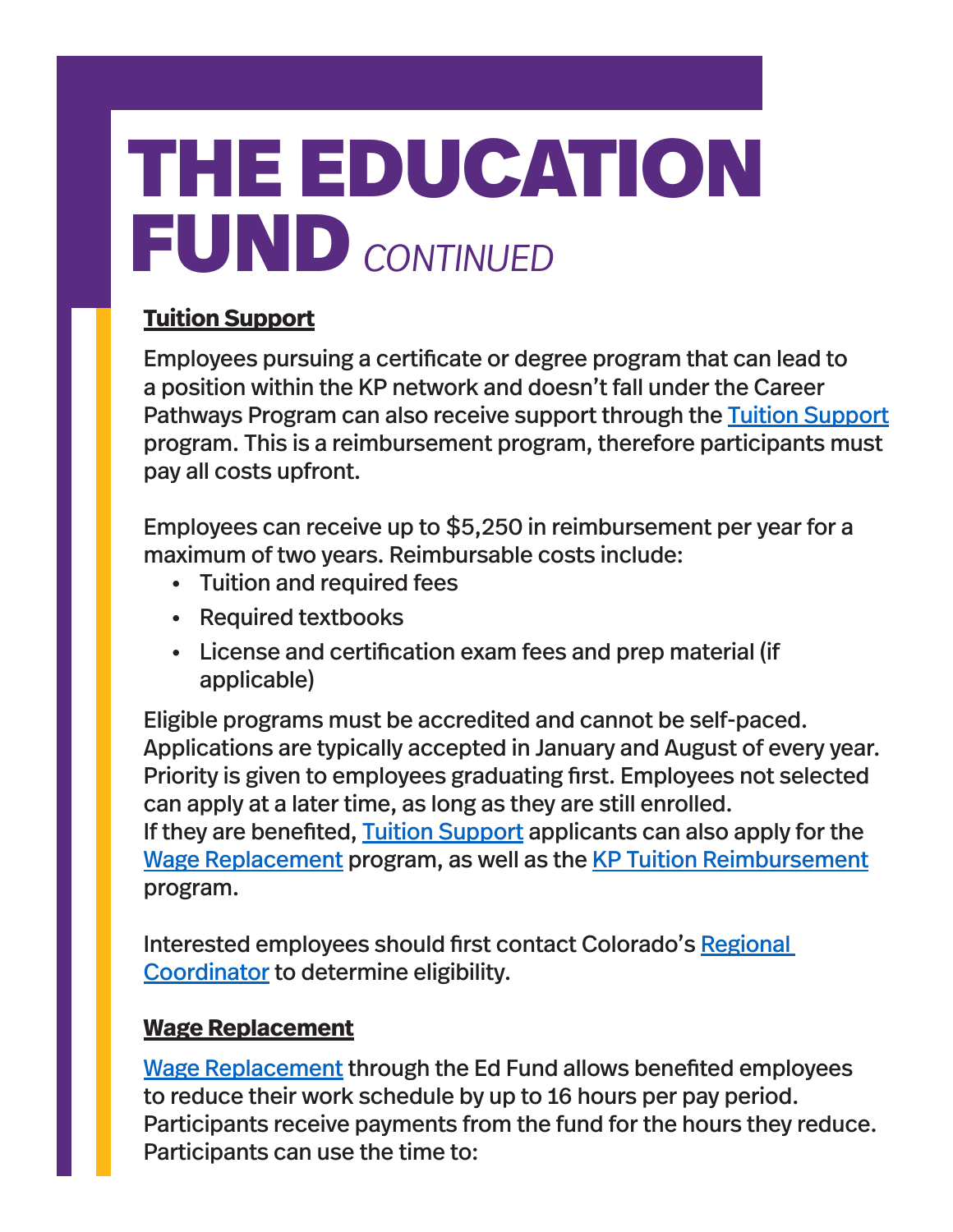- **•** Attend classes
- **•** Study
- **•** Complete clinicals, internships, externships, etc.

Applicants must be enrolled in an accredited certificate or degree program that is not self-paced. Eligible programs must prepare participants for a positon that exists within the Kaiser network. Applications are typically accepted in January and August of every year. Priority is given to employees graduating first. Employees not selected can apply at a later time, as long as they are still enrolled. There is a lifetime cap of \$10,000 per employee.

Interested employees should first contact Colorado's Regional Coordinator to determine eligibility.

#### **Advancement Programs**

Advancement Programs are opportunities for group training, and are tailored to meet a targeted need on the part of a specific department, facility, employer or region. Programs can be designed to help move current employees into a new or hard-to-fill career by providing educational and on-the-job training. Advancement Programs can also include group certification prep classes, or any other opportunity for a group of employees to advance in their career.

Regional programs are developed in partnership, with labor and management agreeing on program design and selection criteria. Sometimes, a specific group of employees is targeted, while other opportunities are open to the entire bargaining unit. As Advancement Programs tend to be regional, information is not always found on the main website. Rather, the region promotes the program in various ways.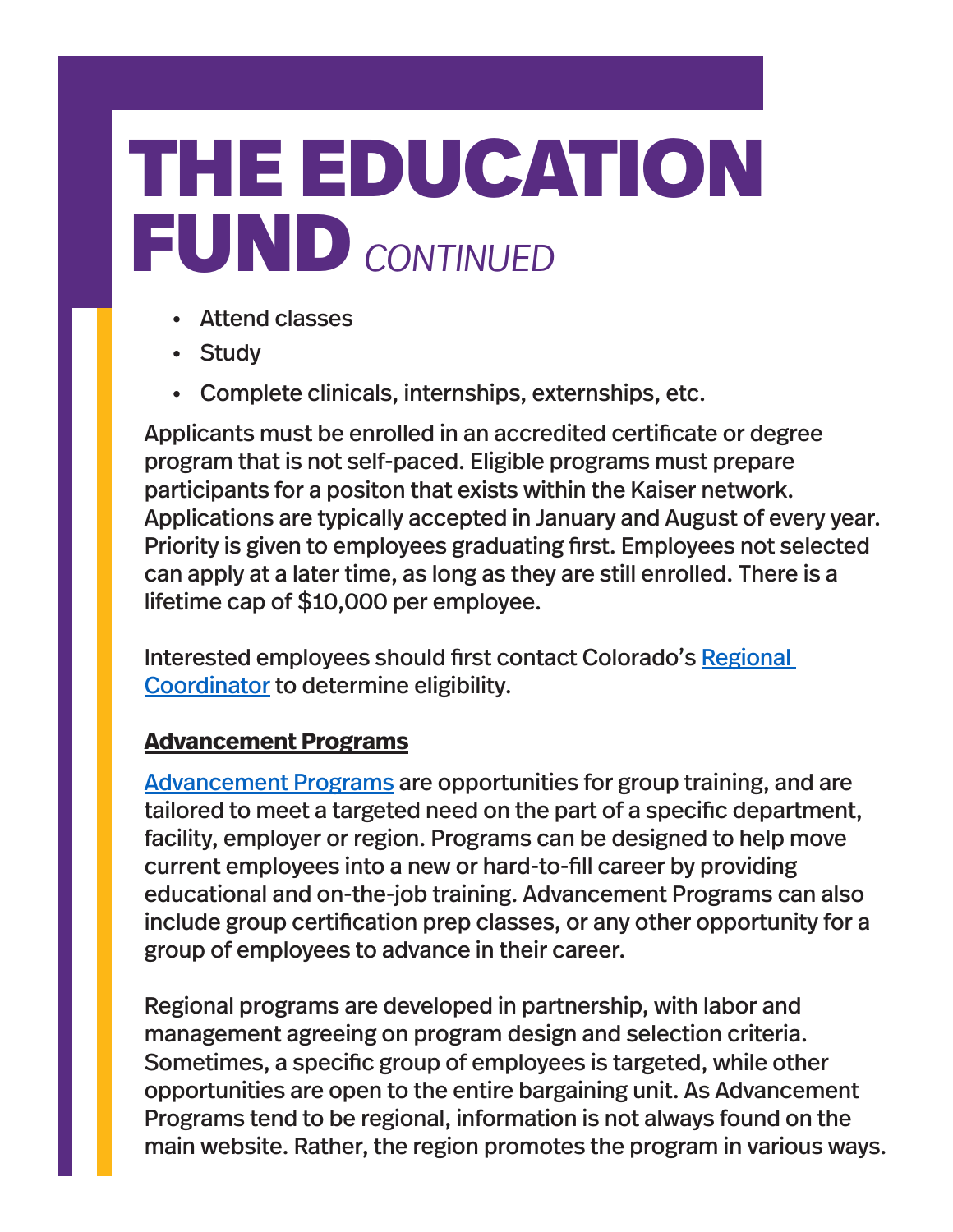Current regional programs include:

- **•** Pharmacy Technician Apprenticeship Program
- **•** LPN Program
- **•** Medical Imaging Program

Employees, managers, and labor staff interested in discussing a tailored Advancement Program should contact Colorado's Regional Coordinator.

#### **Professional Development**

Professional development offerings and courses help employees maintain their professional needs, such as completing continuing education courses, renewing licenses or certificates and attaining new ones, and maintain professional memberships. However, many offerings are available to all employees, including those without licenses or certifications.

Some Local 105 employees are allotted time off for education purposes related to maintaining professional licenses and certifications. The *Guide to Paid and Non-paid Time Off for Education and Training* provides an overview of contract language related to education and training. Employees can also check with their manager and/or their union steward if they have questions about this.

The Ed Fund can also coordinate tailored regional Professional Development offerings. Employees, supervisors and managers, and union staff can contact Colorado's Regional Coordinator to discuss options.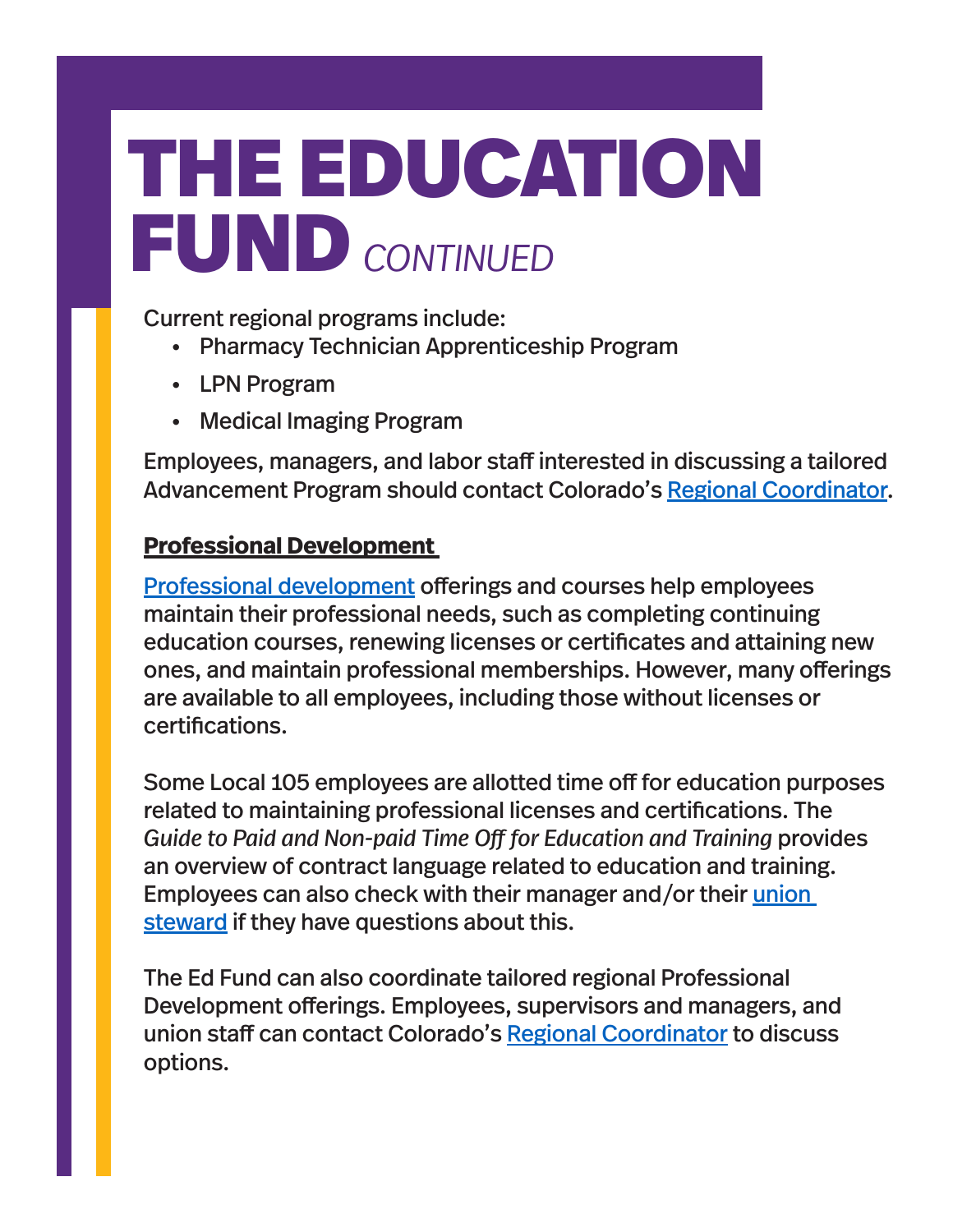#### **Continuing Education**

The Ed Fund provides online continuing education courses at no cost to employees through partnerships with CE vendors for the following classifications:

- **•** Imaging and Radiology Professionals
- **•** Nursing
- **•** Medical Assistants
- **•** Respiratory Professionals
- **•** More Classifications

Employees not currently covered by the current offerings can seek reimbursement for any training fees resulting in CEs.

#### **Continuing Education Reimbursement Program**

Employees can seek yearly reimbursement of up to \$1,000 under the Continuing Education Reimbursement Program. The program reimburses for:

- Training fees resulting in CEs (conferences, live simulcasts, webinars, seminars, in-person or online classes, symposiums, etc.)
- • Any exam fees for a new certification related to employee's current field, if taken within the last 60 days (pass or fail)
- • License renewals and membership fees
- Any review course/study material fees (including non-credit college courses), if taken within six (6) months prior to the certification exam
- **•** American Heart Association (AHA) certifications and licenses, if not taken with Colorado Cardiac.
- • Courses needed to challenge professional board exams (reviewed on a case by case basis)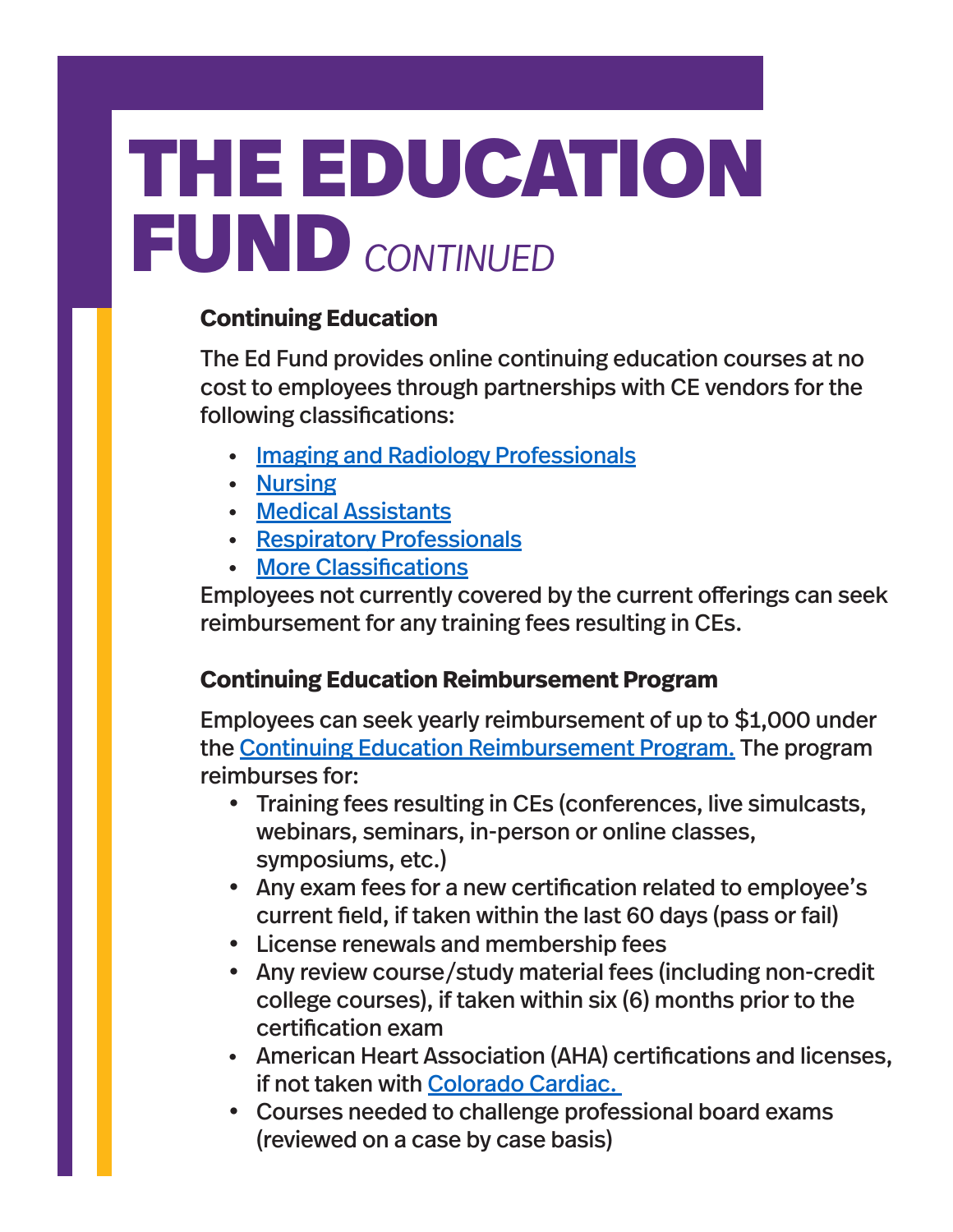Online applications must be completely filled out and submitted electronically within 60 days of training, class, exam, license renewal, or purchase.

#### **BLS/CPR and American Heart Association Certification**

In Colorado, the Ed Fund partnered with Colorado Cardiac to provide American Heart Association (AHA) certifications ondemand in the Greater Denver area. Classes are paid upfront by the Ed Fund.

Employees can find the class schedule and registration information online.

#### **Covid-19 Classes and Resources**

Employees can access resources related to the pandemic, including a Pandemic Readiness course, webinars, and toolkits.

#### **Critical Skills Webinar Series**

The Critical Skills Webinar Series, in partnership with Learnit, consists of six (6) one-hour trainings on key topics that help learners develop relevant and timely critical skills for working in today's healthcare setting. Participants will join a live virtual classroom session with Learnit's expert instructors and will walk away with tangible tools that can be applied in their professional and personal lives.

Participants are eligible to receive digital branding for each course. Colorado employees should note that the schedule is listed in Pacific Standard Time, which is one hour behind Mountain Standard Time.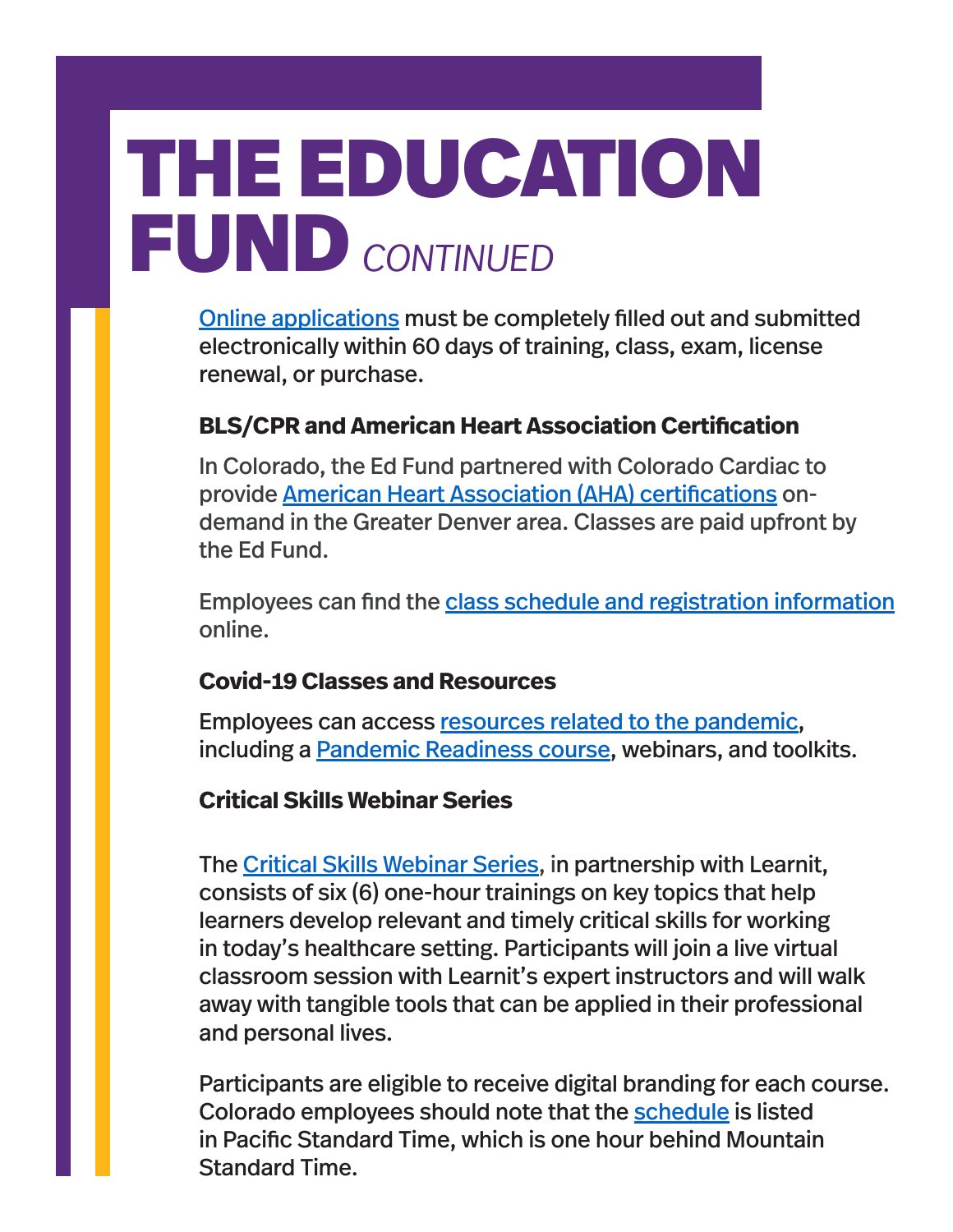#### **Job to Job**

The Job-to-Job Program is available to employees and employers going through a redeployment or reduction in force (RIF). The program is available for individuals, as well as groups. The fund can provide customized, confidential, and convenient on-site services and resources to support management and help eligible impacted members transition to new careers.

Eligible employees have three options for support:

- **•** Option 1: Reimbursement of up to \$5,000 for tuition, books, and fees for an accredited training program completed while on redeployment or RIF status
- **•** Option 2: Reimbursement for up to 500 hours for time spent completing an accredited program
- **•** Option 3: Having full tuition paid upfront if completing one of the programs under the Career Pathways Program covered in this guide

This program is ideal for employees who choose the Income Security, or EISA, option, because they can train during the year on income security. KPCO and Local 105 can also discuss the possibility of working part time while on EISA to allow impacted employees to attend school as well.

Eligible employees must apply for the Job-to-Job Program online and complete an Individual Training Plan with an Ed Fund Career Counselor before training can start.

Managers interested in group trainings for redeployed or impacted employees should contact the Regional Coordinator.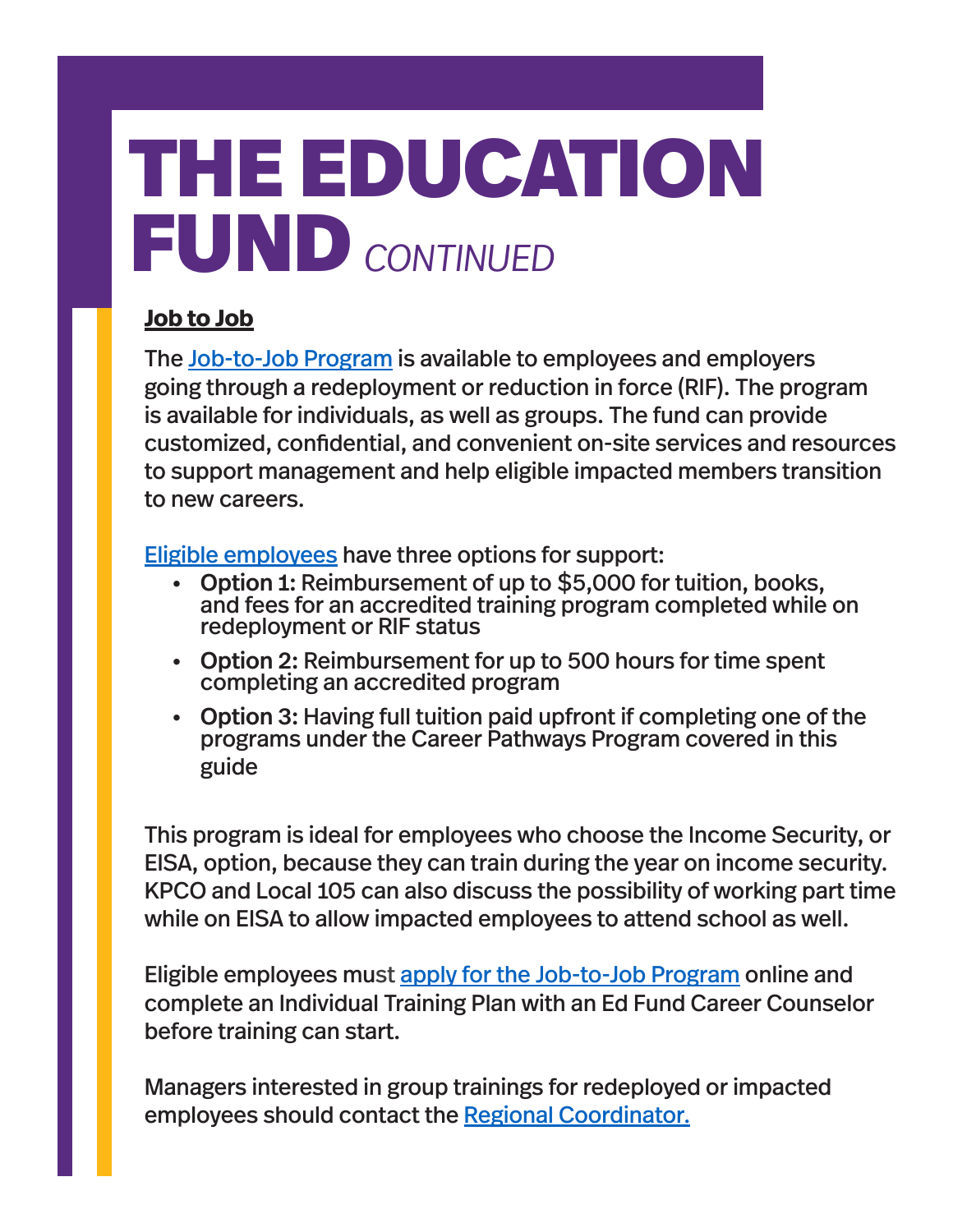### SEIU FREE COLLEGE BENEFIT

The SEIU Free College Benefit is **open to members in good standing who are full dues-paying members, retiree members, and their families\***. Participants can earn a degree or certificate online at no cost only through Eastern Gateway Community College (EGCC), who accepts previous college credit completed elsewhere and relevant work or military experience toward a degree. Credits earned at EGCC are also transferable, though interested employees should always check with the institution they want to transfer credit to before enrolling to ensure they will validate courses.

The program offers a wide range of certificates and degrees both in healthcare and other fields, such as teaching, and criminal justice. This program is a great option for employees interested in pursuing careers not related to healthcare that KP or The Education Fund would not cover. They also offer a few significantly discounted programs in which students may enroll but some content fees may apply. A comprehensive list of degrees and certificates offered can be found on the website.

The program is considered a *last-dollar scholarship*, so participants must complete the Free Application for Federal Student Aid (FAFSA) and are required to first use any federal or state aid toward tuition, fees and e-books, if they qualify. Participants must also apply their employer's tuition reimbursement and Veteran's education benefits, if eligible. Most Local 105 employees are eligible for KP Tuition Reimbursement if they are scheduled for 20+ hours a week with at least 90 days of active service, and must apply the yearly amount of up to \$3,000 towards their EGCC degree or certificate.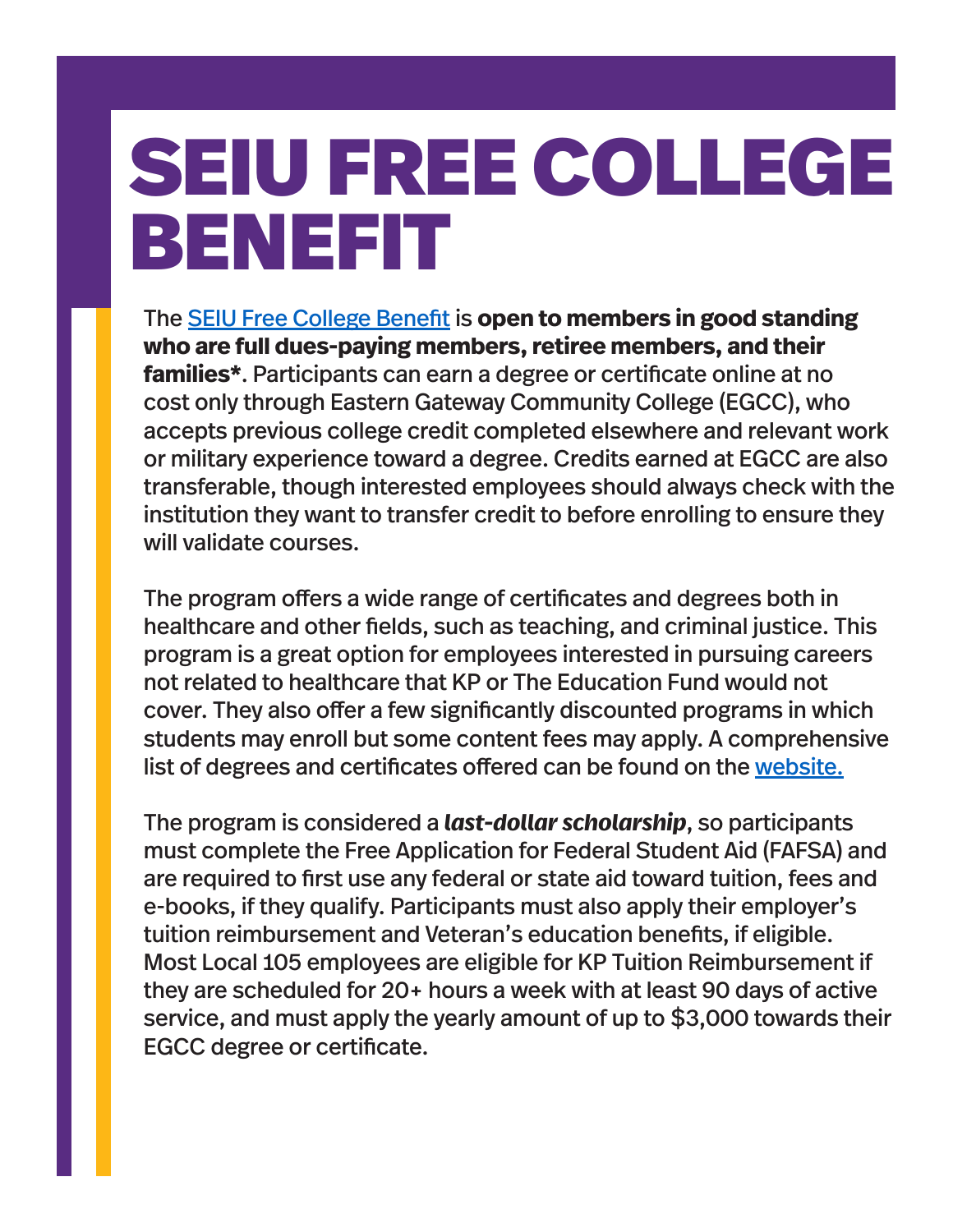## SEIU FREE COLLEGE BENEFIT *CONTINUED*

Participants that are not Ohio residents (the state where EGCC is located) that qualify for federal or state grants must use those at EGCC in order to receive the last-dollar scholarship offered by SEIU. If a participants elects to use their federal/state grants at another institution may still at EGCC but will not receive the last-dollar scholarship. Participants that don't qualify for federal or state grants can still take advantage of the free college program.

Visit the program's website to learn more, see the next class start date, and connect with a program representative. If you are unsure of how to use this program in conjunction with your other benefits, please reach out to the Ed Fund's Regional Coordinator.

\*Family is defined as spouses, children (or stepchildren), children-in-law, parents, siblings, dependents, grandchildren (or step-grandchildren), and domestic partners.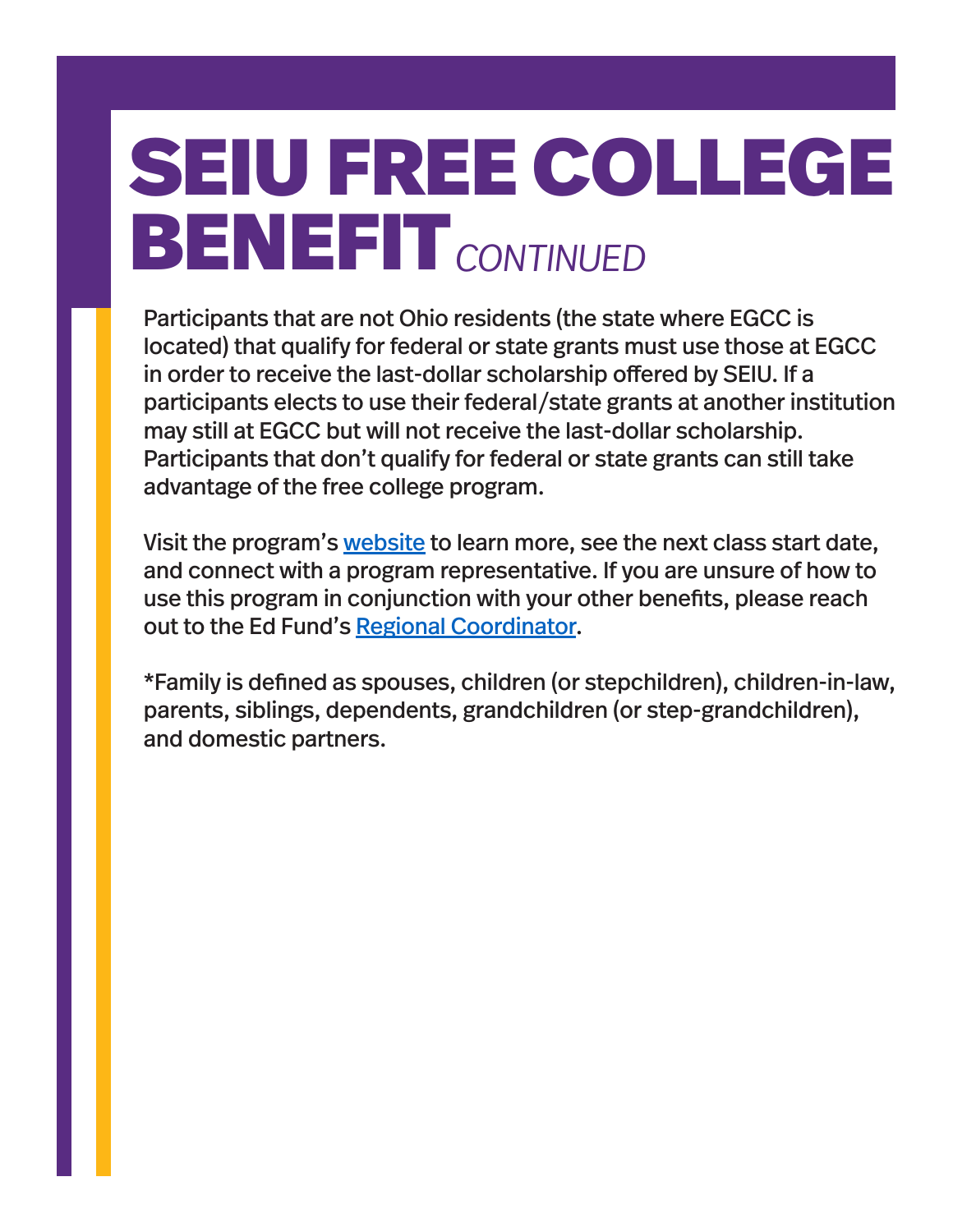## SEIU EMPLOYEE **OCAL 105**

## *PAID AND NON-PAID TIME OFF for EDUCATION AND TRAINING*



**The Education Fund** Empowering potential.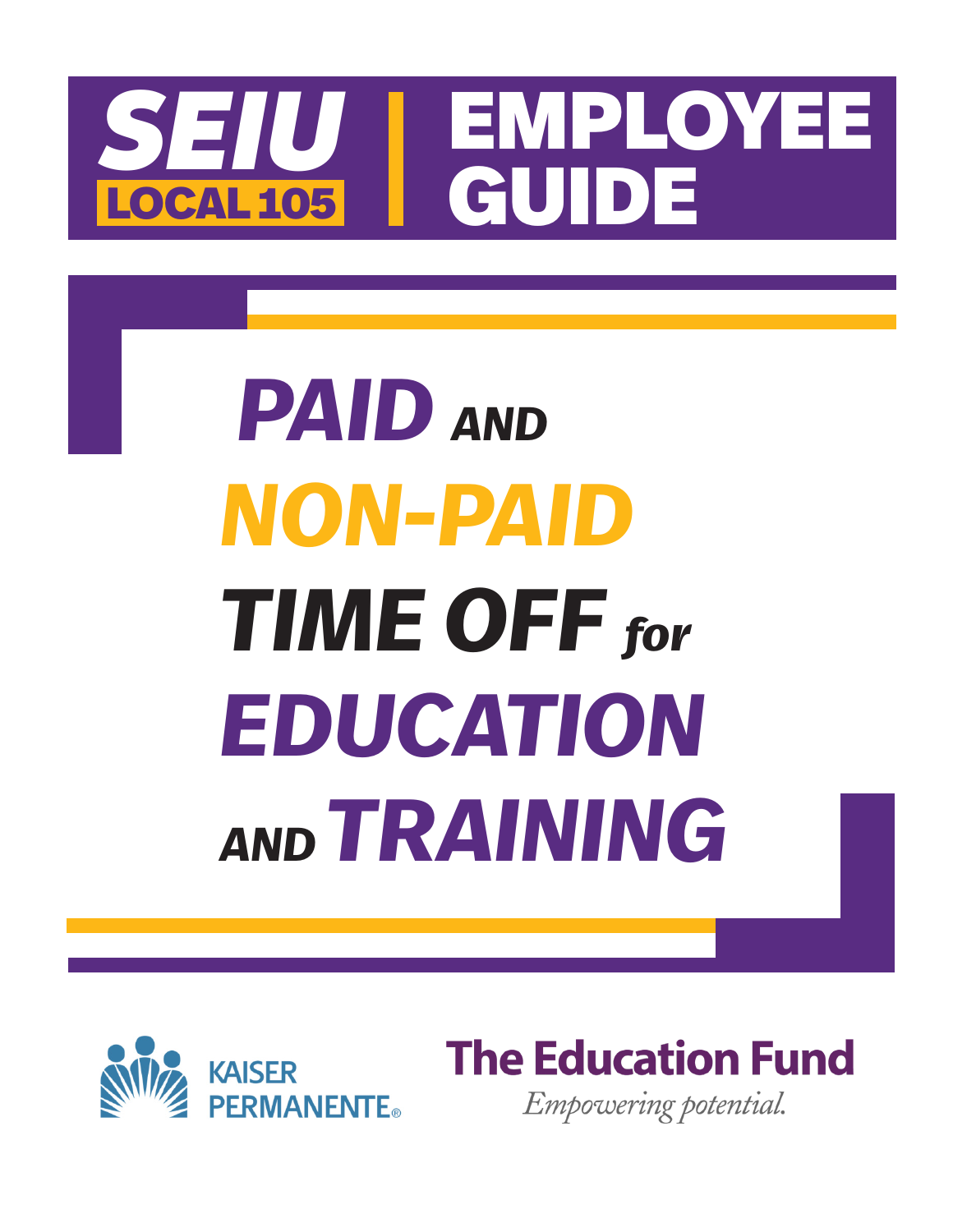## CONTENTS

### **Introduction**

#### **Contract language**

Article 19: Education and training Outisde education and training Continuing education Employer training Article 20: Leaves of absence Educational leave of absence **EISA** 

#### **Education fund programs**

Wage replacement Member2Member Cohort training

### **Initiating conversations to request time off**

#### **Local 105 contacts**

**Additional Resources**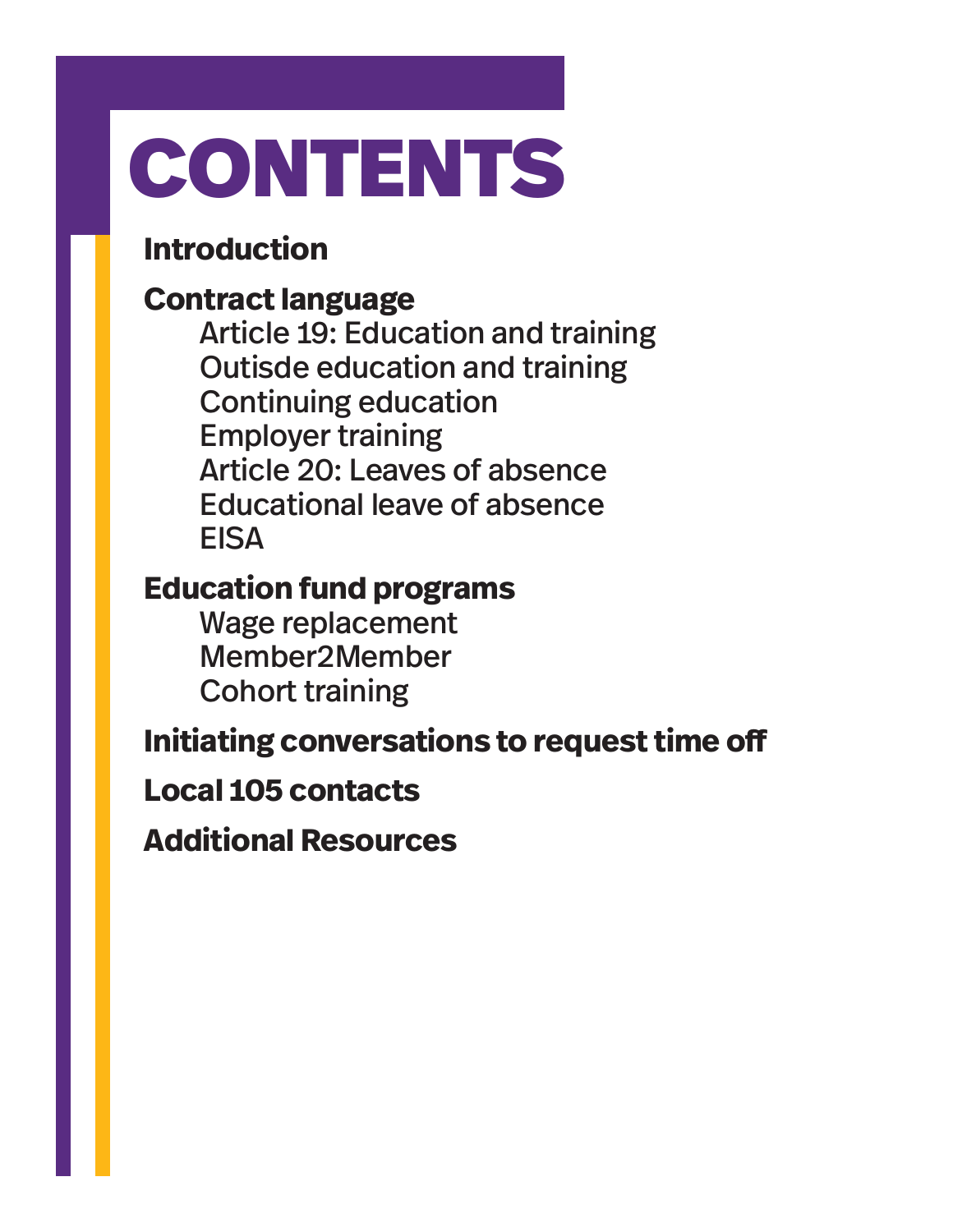### INTRODUCTION

Kaiser Permanente and SEIU Local 105 highly value professional growth and development for all employees. Employees represented by SEIU Local 105 have various resources available for training, skills development, and career advancement. This includes assistance with tuition and enrollment, as well as opportunities for paid and non-paid time off for classes and training.

**This guide focuses on the different types of paid and non-paid time off available to employees for education and training. It provides a summary of contract language, an overview of programs offered by The Education Fund, and additional resources. For other types of paid time off, please refer to your contract or speak to your employer.** 

Additional guides and websites are available for employees to gain a better understanding of other tuition programs. A good place to start is by visiting the National Workforce Planning and Development site, which offers a general overview of workforce development efforts and resources, including tuition reimbursement and information on The Education Fund. The fund offers additional resources to employees represented by Local 105.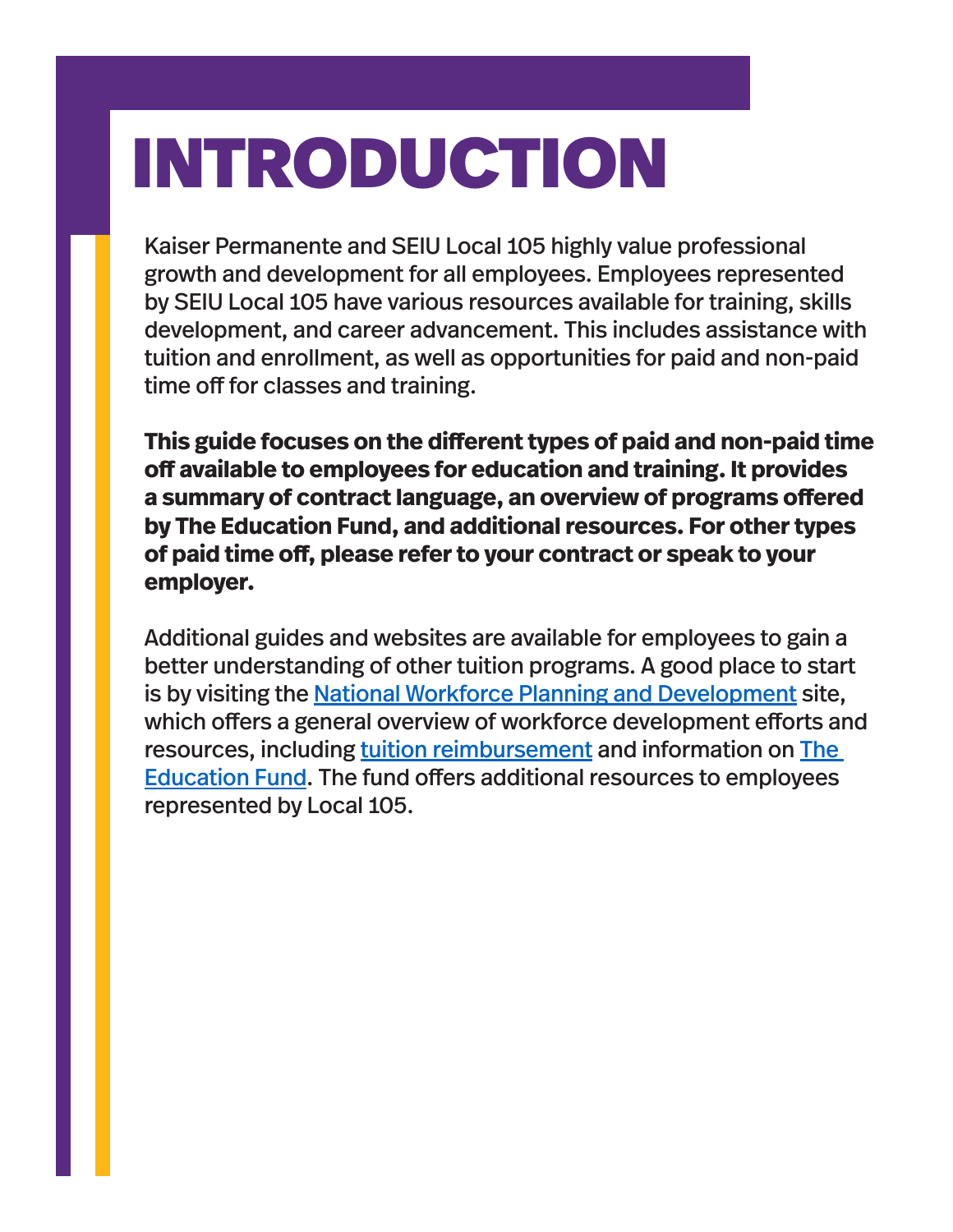## CONTRACT LANGUAGE

There are two contracts in place for employees represented by Local 105, a regional and a national one. The regional contract is in place until September 30, 2023, and the national contract expires on September 23, 2023. The regional contract includes two articles related to paid and non-paid time off for education and training, Articles 19 and 20. This guide focuses on the regional contract because it is more specific to the Colorado region.

For questions related to the contract language in this guide, employees should contact a steward. A list of current stewards is available on Local 105's KP page. Employees can also speak to their managers and human resources, as needed.

### **Article 19: Education and Training**

#### **Section 2. Outside Education and Training**

If requested by the Employer, an employee shall be paid for work time spent in conferences, workshops, seminars or training sessions which are directly job related. Further, the employee shall be reimbursed for all materials and costs.

#### **Section 4. Continuing Education Unit Programs**

A regular employee with at least one (1) year of service as a regular employee shall be eligible to attend continuing education unit programs during working hours in accordance with the following:

**1)** The program must be related to the attainment of continuing education units for maintenance of licensure or certification or registration required by the Employer.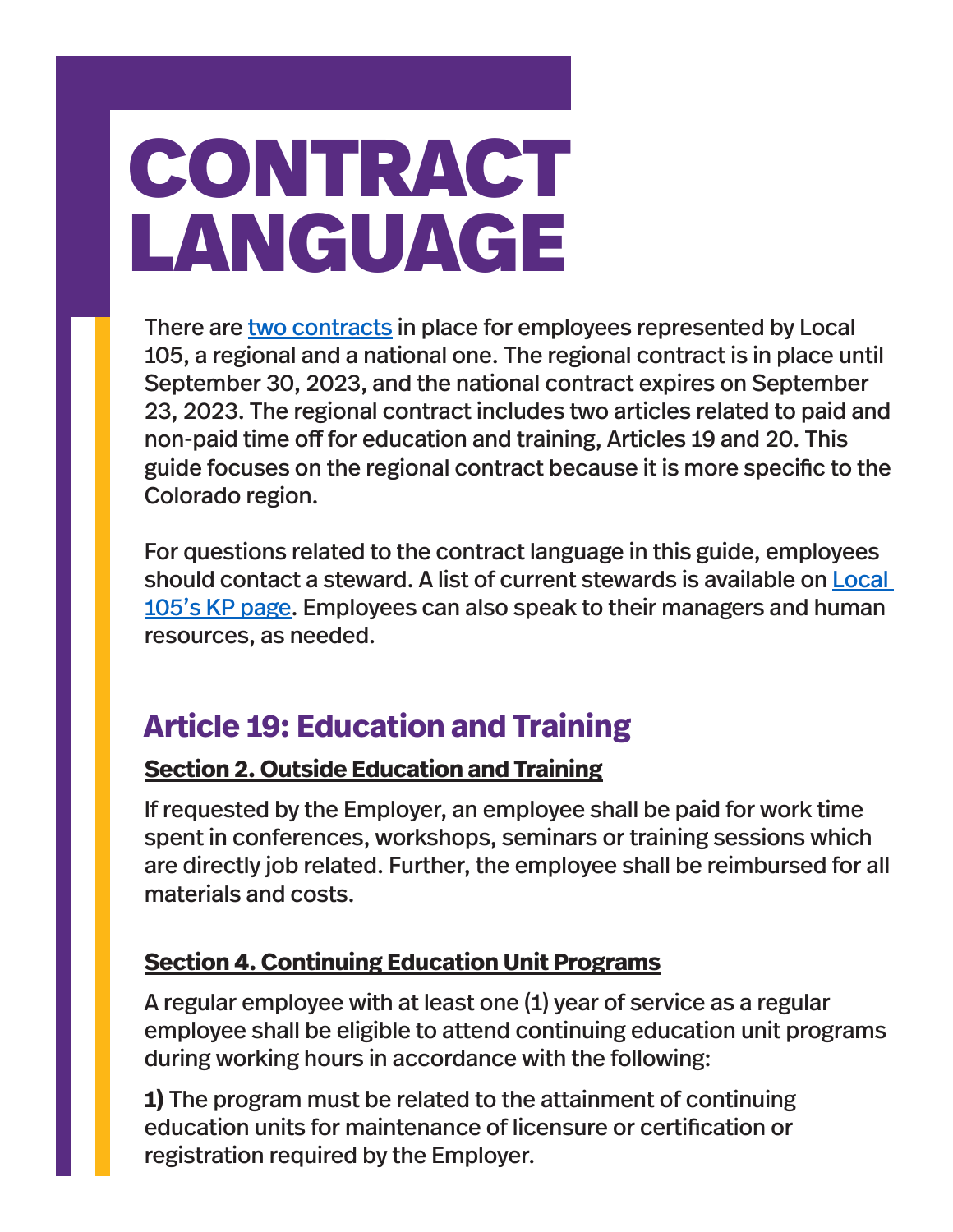**2)** The employee must submit a written request to attend the continuing education units program at least one (1) month in advance of the program.

**3)** Responsibility for authorization of continuing education unit programs shall rest with the Employer.

**4)** Provided proper notice has been given, the Employer shall utilize its best efforts to grant the days requested. Further, subject to operational requirements, the employee shall receive a timely response to each request.

**5)** Following one ( 1 ) year of service, eligible employees may receive up to three (3) days off, without loss of scheduled pay, to attend CEU courses and up to \$300.00 towards allowable costs.

**6)** Eligible employees shall be granted the previously listed maximum dollars each anniversary year for tuition, fees and books directly associated with the continuing education units program. The annual expense allowance not used in the anniversary year earned shall not carry over to the next year.

**7)** The employee must successfully complete the program as certified by an official report from the institution in which the program was taken.

**8)** Pay for time spent in continuing education unit programs held during working hours shall be at the employee's regular straight-time rate of pay, including applicable shift premium, for the number of hours the employee would have worked, had s/he worked his/her normal shift.

**9)** Due to the fact that the Employer is currently not in a position to provide the necessary continuing education internally, LPN's will be permitted to maintain the current CEU allowance for the tern of this agreement. One-half (1/2) of the CEU benefit may, with the consultation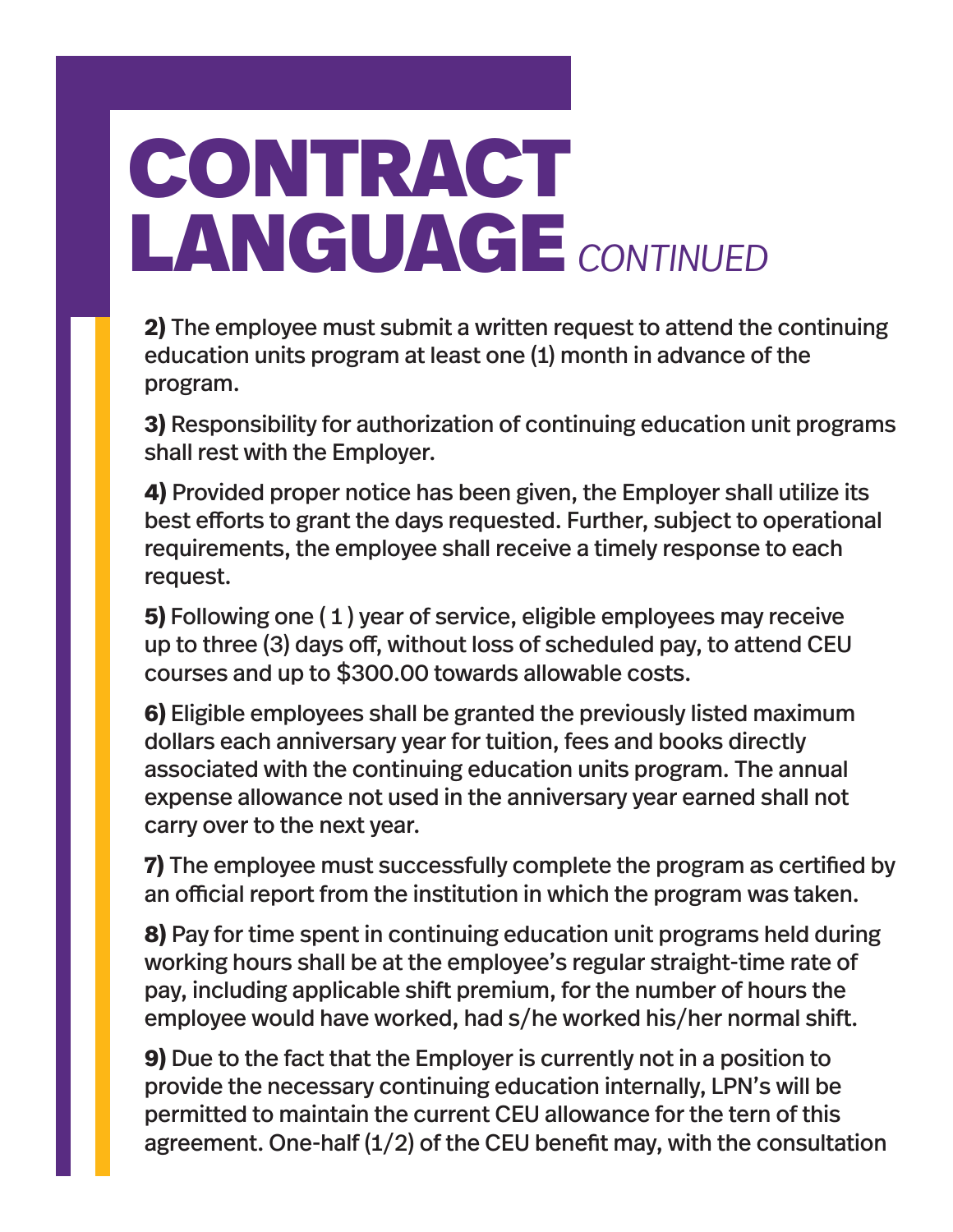of the LPN, be assigned by the supervisor for a class that management deems appropriate for the individual to attend. In the event that the Employer provides an internal program, the employee must attend the internal program prior to going to an external class.

#### **Section 5. Training**

**A.** The Employer and the Union agree that training is primarily a responsibility of supervisors. Employees routinely involved in assisting supervisors to coordinate and carry out training typically include leads, training clerks and other employees with the responsibility to coordinate and direct the work of others; however, the Employer reserves the right to include training in other job classifications.

**B.** Other employees assigned to train shall have their normal work assignment adjusted to accommodate the additional training responsibilities and shall not be reprimanded for any resulting reduction in quantity of work.

**C.** In recognition of the joint commitment that the Union and the Employer share with respect to Affirmative Action, the parties agree, as deemed appropriate mutually by the Union and the Employer, to allocate certain bargaining unit positions annually to a formal on-the-job training program.

### **Article 20: Leaves of Absence**

#### **Section 1. General**

**A.** Only regular and short-hour employees shall be eligible for consideration for a leave of absence, provided the employee meets the eligibility requirements for the particular leave requested.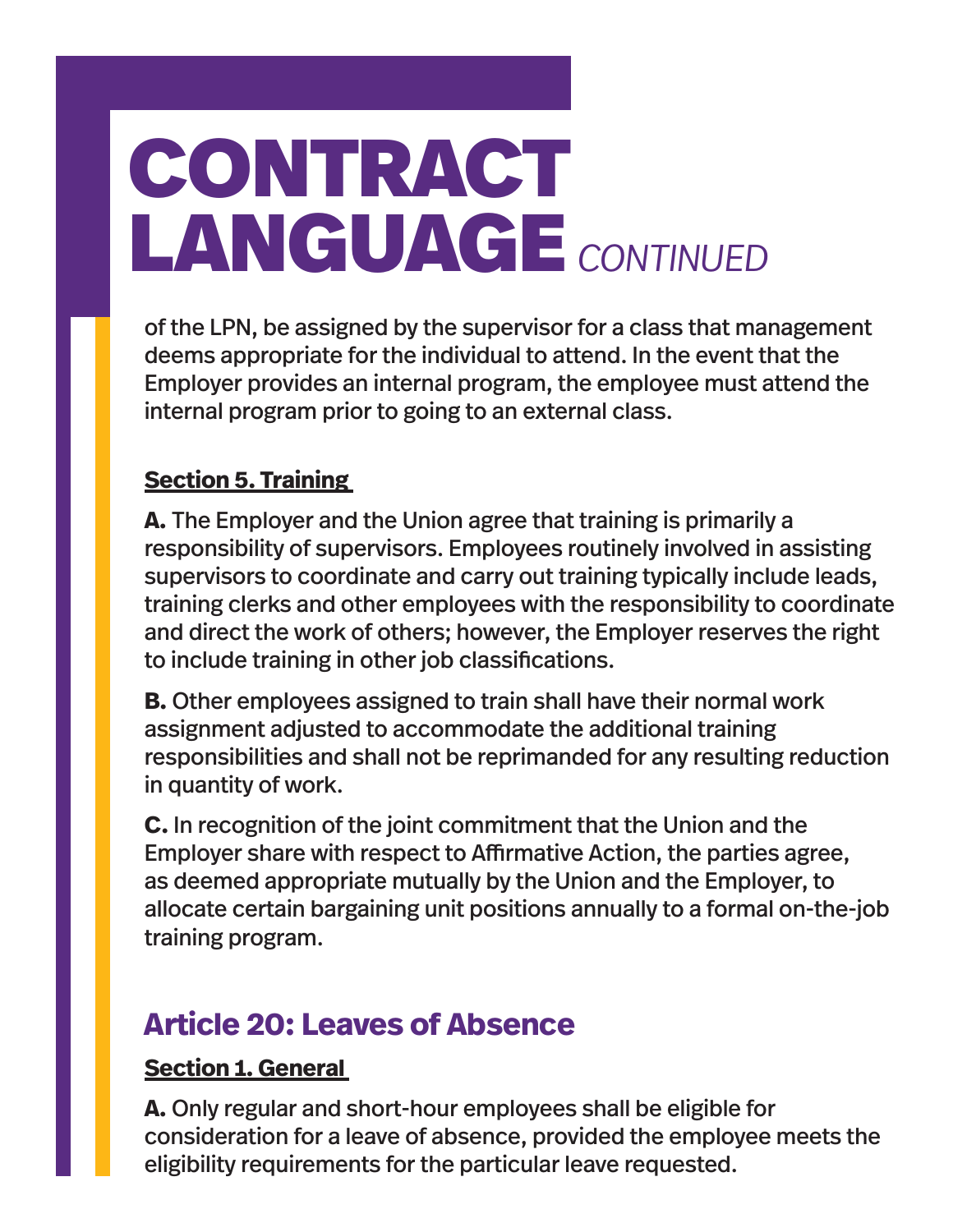#### **Section 5. Educational Leave of Absence**

**A.** An employee must have at least two (2) years of service prior to the leave of absence commencement date to be considered for an educational leave of absence.

**B.** The employee must be an active student at an accredited College or University for at least nine (9) months per year or three-fourths (3/4) of the period for leaves less than one (1) year. Written documentation of attending school must be provided to the supervisor on a quarterly basis.

**C.** The education must be related to the employee's current work assignment and/or potential for advancement within the Company.

**D.** The duration of an educational leave of absence shall be a maximum of two (2) calendar years.

**E.** An employee is requested to provide his/her supervisor with at least three (3) weeks of written notice of intent to return from an educational leave of absence. However, prior written notice of at least one (1) week shall be required as a condition of reinstatement.

**F.** When an employee returns to work from an authorized educational leave of absence, s/he shall be reinstated to the same position held prior to the leave, if an opening exists at the time the leave terminates. If no opening exists, the employee shall be placed in the nearest comparable position, if an opening exists in such position. If no opening exists in either case, the employee shall be offered any other opening that does exist. If the employee refuses such open job, s/he shall be terminated.

**G.** Employees returning from medical or personal leaves must work a minimum of twelve (12) months prior to requesting an educational leave.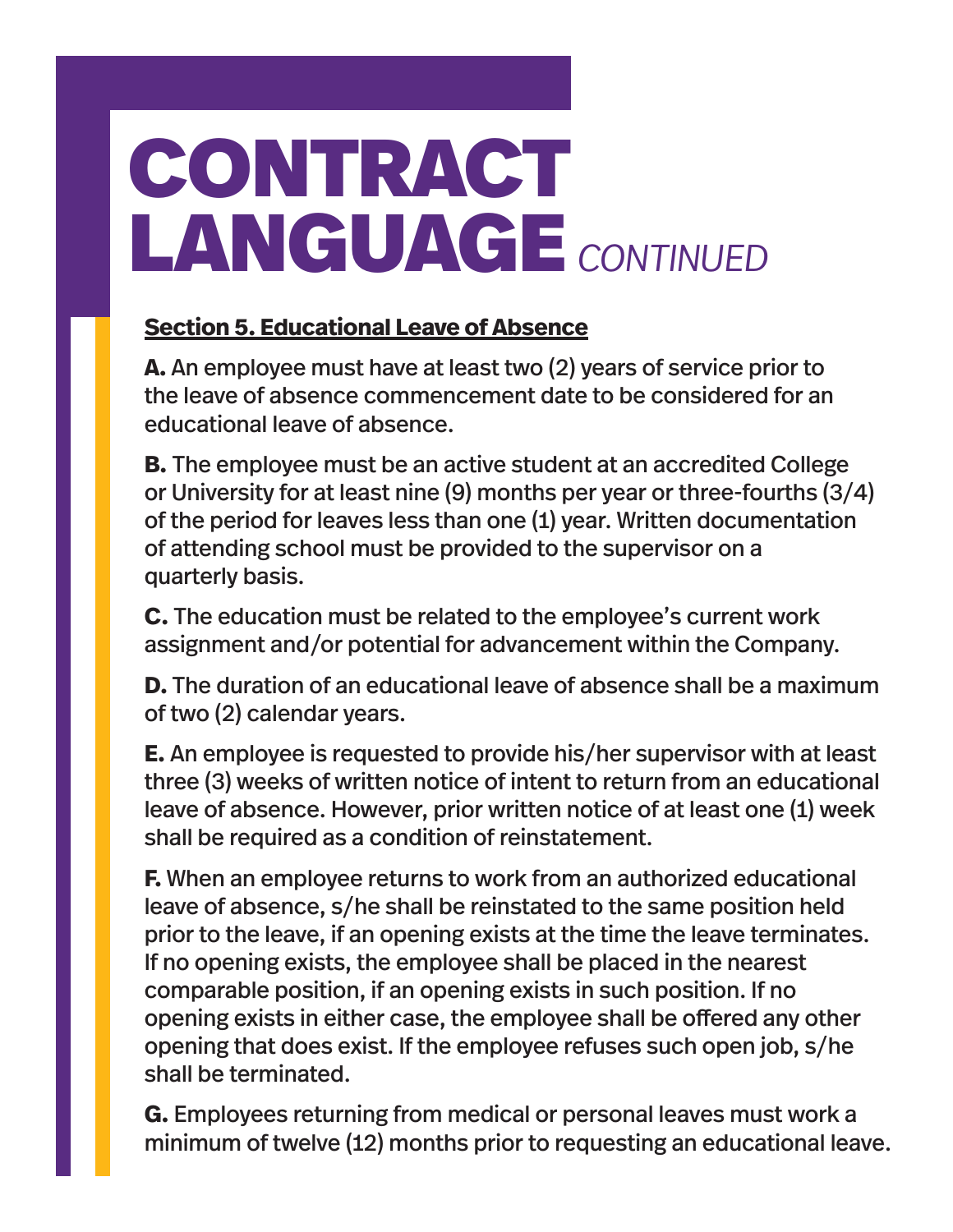### **Employment Security (EISA)**

In the event of a reduction in force that results in layoffs, employees should work with their union and management to determine if they are eligible for employment security (EISA). During this time, employees have income security for one year. Employees on EISA status interested in re-training for a different position or attending school during this time may be eligible to do so. Many times, employees go to school part time and work part time. This is determined in partnership between labor, management, and the Education Fund. Employees should also reach out to the Education Fund to determine what funding options are available to them during this time.

For questions related to The Education Fund, employees in Colorado can reach out to the Regional Coordinator.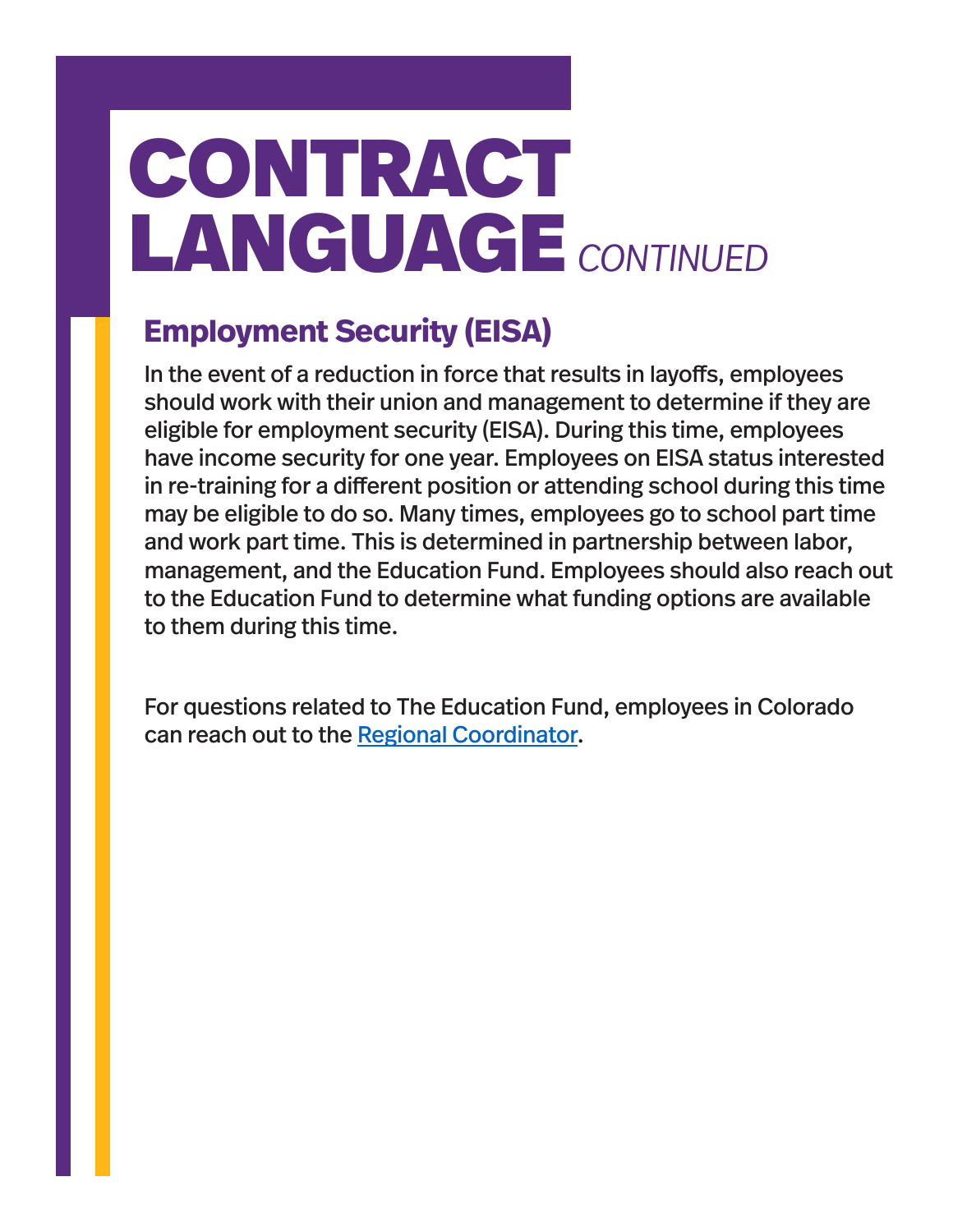### EDUCATION FUND PROGRAMS

The Education Fund is an additional resource that offers paid time off for benefited employees represented by Local 105. Eligible employees can receive pay for time spent working toward a certificate or degree, in regional cohort training, or promoting the fund as an Ed Fund champion.

The Education Fund typically does not pay for time spent in short-term classes or training. This includes conferences or seminars, general education and pre-requisite college classes, continuing education (CE), skills development (computer, language, communication, etc.), or licensing/certification prep courses.

Non-benefited employees are not eligible to receive pay for time spent participating in Education Fund programs. However, they are sometimes eligible to receive paid time off for cohort trainings (see section below) if their employer is covering part of the wages. They also have access to tuition assistance and other programs as long as they meet general requirements.

For questions related to The Education Fund, employees in Colorado can reach out to the Regional Coordinator.

### **Wage Replacement Program**

The Wage Replacement program (formerly Stipend) allows participants to reduce their work schedule by up to 16 hours per pay period. The program covers lost wages so participants can earn a full paycheck while pursuing a degree or certificate. Time can be used to attend class, study, participate in clinical or internship/externship experience, and prepare for certification or licensing exams (if applicable).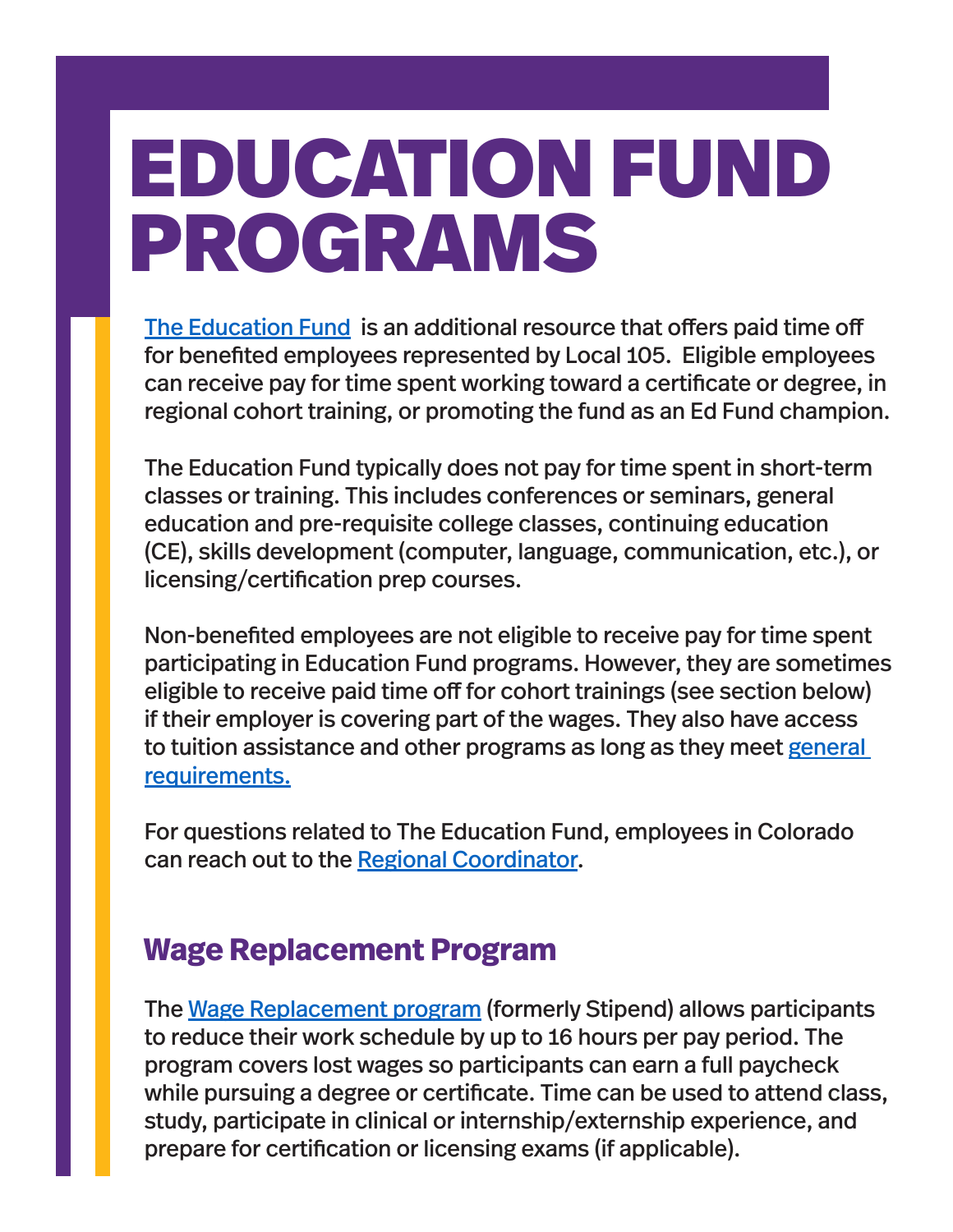### EDUCATION FUND PROGRAMS *CONTINUED*

Wage replacement supports a variety of degrees, certificate and/ or training programs as long as it can lead to a position that Kaiser Permanente currently employs. Programs must be accredited and can't be self-paced. Employees should first check with their employer to make sure the program is one that meets employment requirements. There is a lifetime maximum of \$10,000 per eligible employee.

While every effort will be made to approve time off for employees, operational needs will be considered first. Applicants must have their manager's approval to take time off at the time of applying and throughout the program. Program participants can take up to 16 hours off per pay period, but this can differ by week based on the program employee is in and operational needs. Further, participants can break up the 16 hours differently every week, as long as their manager approves it.

In Colorado, employees can apply in January or August of every year. Only applicants in their last year of school or training will be considered due to a limited amount of funds. More information and the link to apply (available only in January and August) can be found on the program's webpage.

### **Cohort Training**

KP Colorado, SEIU Local 105, and The Education Fund frequently collaborate to offer training programs aimed at creating career pathways for Local 105 employees. Programs are developed in response to the needs of both the employer and the bargaining unit in the region. They are also designed to remove barriers for employees by providing paid time off, as well as tuition assistance, to complete training. In most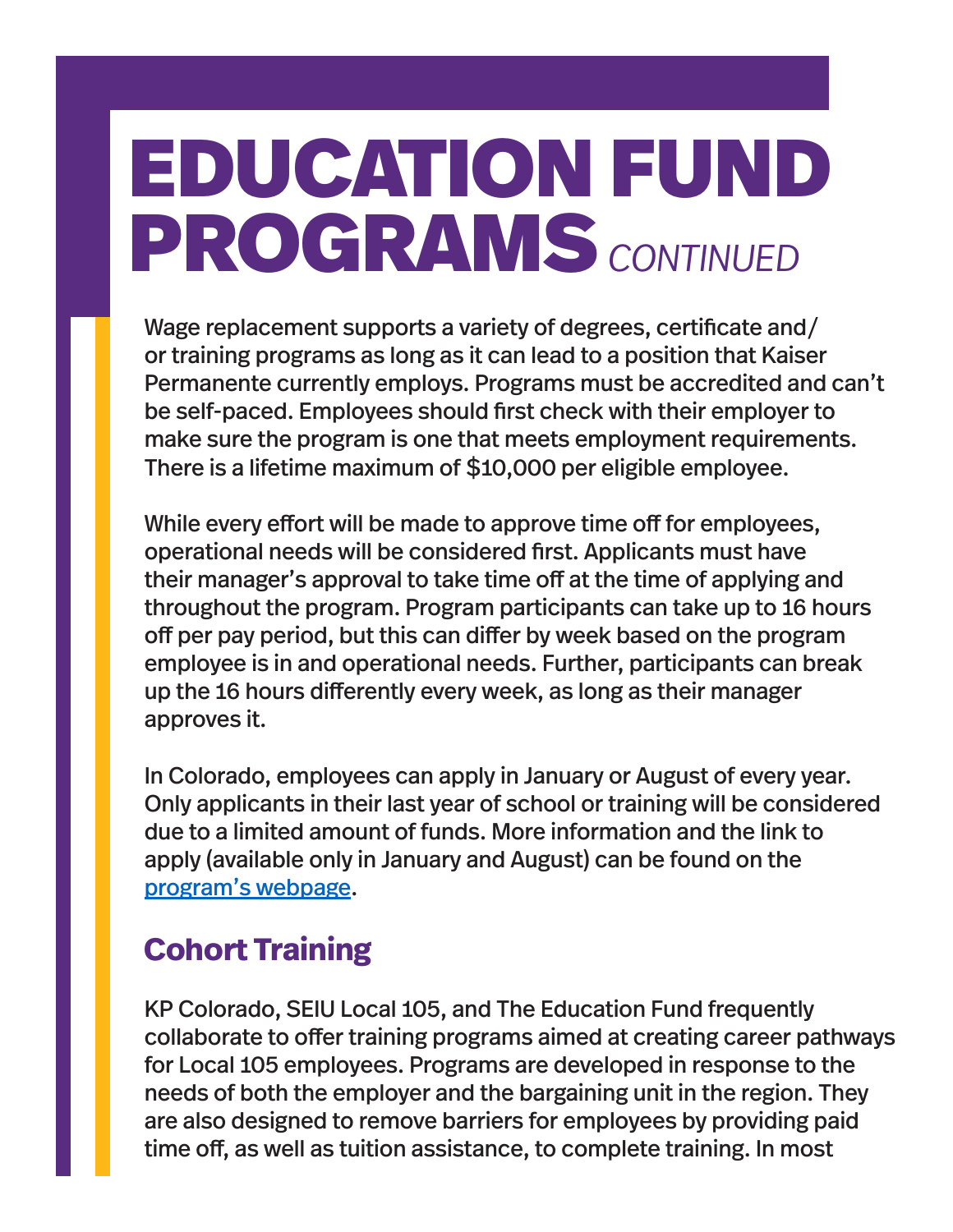### EDUCATION FUND PROGRAMS *CONTINUED*

instances, employees complete on-the-job training as well, and receive assistance with placement into a new position.

The Education Fund can only cover paid time off for benefited employees participating in cohort training. However, for some programs, KP pays for a portion of time off. Non-benefited employees can receive payment from their employer in these instances. When programs are developed, a communication with details is sent

out to eligible employees. Most of the time, programs are developed for a specific classification, but that isn't always the case. For more information about cohort and apprenticeship opportunities in Colorado, please contact the Regional Coordinator.

### **Member2Member**

Member2Member (M2M) is a leadership development program for benefited Local 105 employees interested in workforce development. Participants play an integral role in helping fellow Local 105 employees take advantage of the education benefits available to them. They help increase awareness and utilization of the fund by engaging in various outreach efforts in the Colorado region.

Participants can either take time off from work, with their manager's approval, or perform program activities before or after work. The Education Fund pays a wage replacement for time taken off or spent in the program.

Detailed program and application information can be found on the program's webpage. Applications are accepted year round.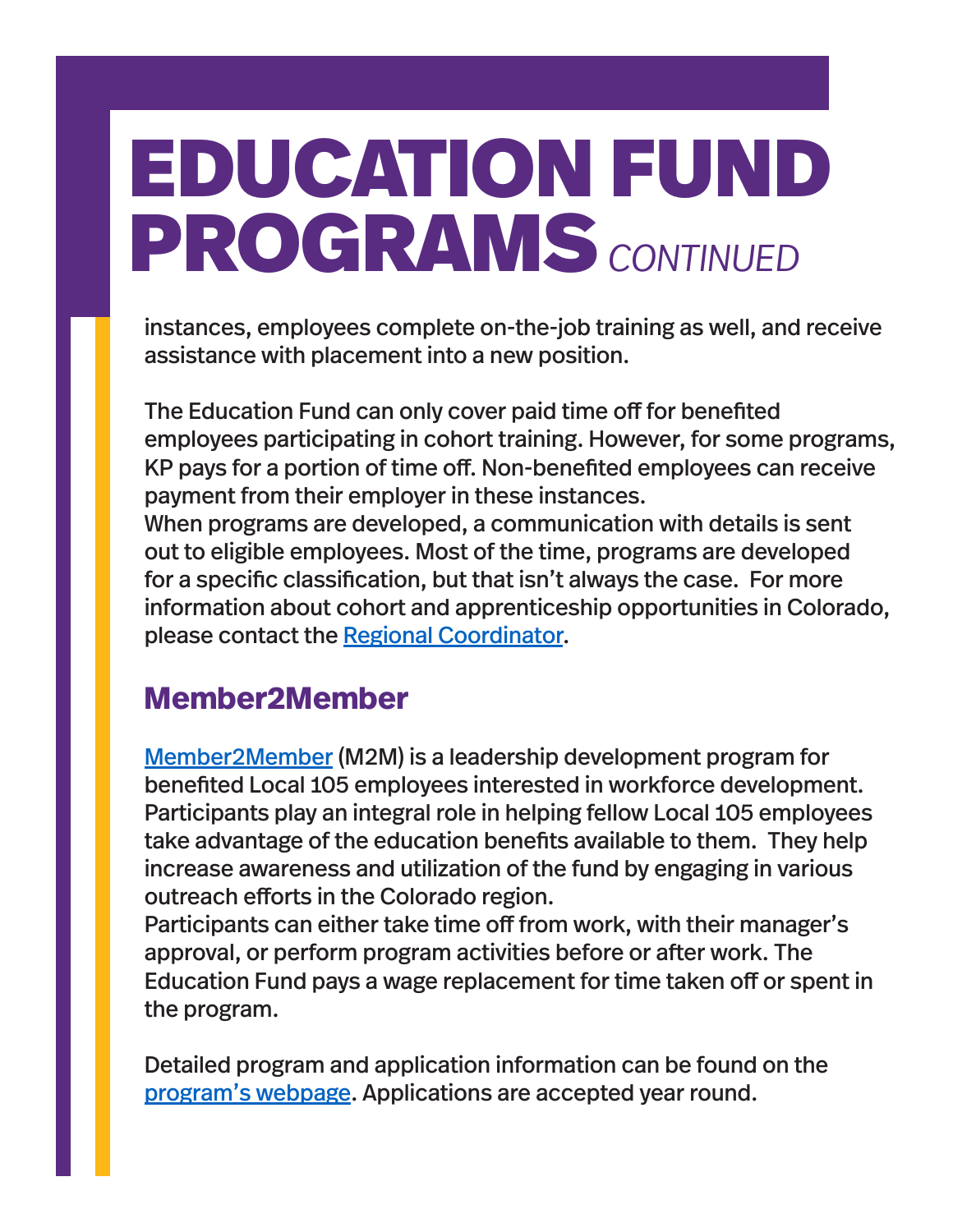### INITIATING CONVERSATIONS TO REQUEST TIME OFF

Employees can refer to this guide and to their contract to ensure they understand the different types of time off when requesting it. Conversations with managers should be approached from a place of partnership and compromise. Requests must be reasonable and should allow managers enough time to make adjustments to the schedule, if possible. This is especially important for longer programs requiring a significant amount of time off. The contract specifies how much time in advance employees need to give their managers for most requests. For requests not listed in the contract, such as for degree and certificate programs not requiring an education leave, it is suggested to give a notice of three months in advance.

Employees are encouraged to speak to their union and the Education Fund as early as possible to discuss ways to approach time off.